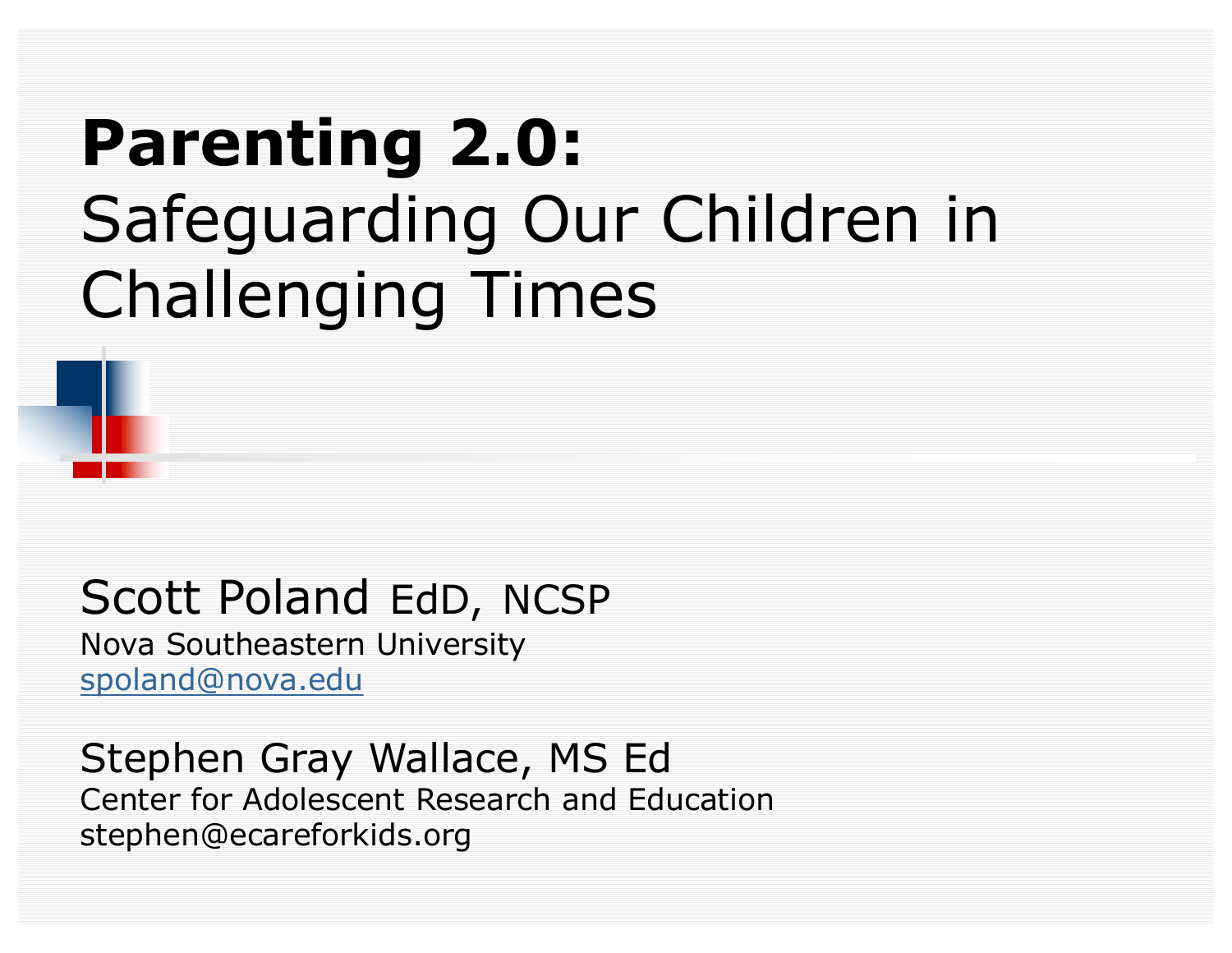#### Scott Poland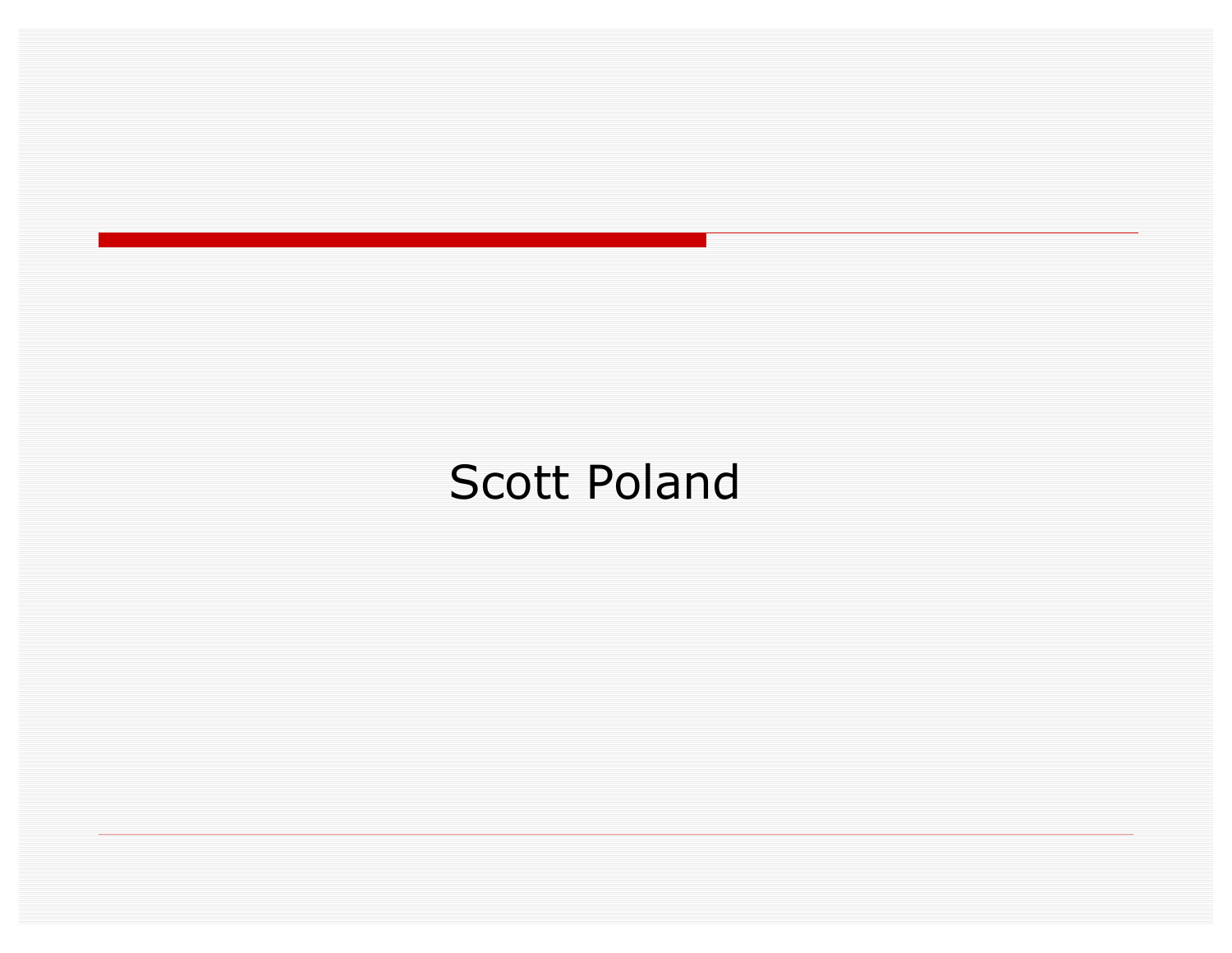# Challenging times

- $\Box$  The leading causes of death for children are accidents, homicide and suicide
- $\Box$  In recent years more young people have died from suicide than from cancer, heart disease, HIV/aids, congenital birth defects, and diabetes COMBINED.
- $\Box$  Many children have experienced Adverse Childhood Experiences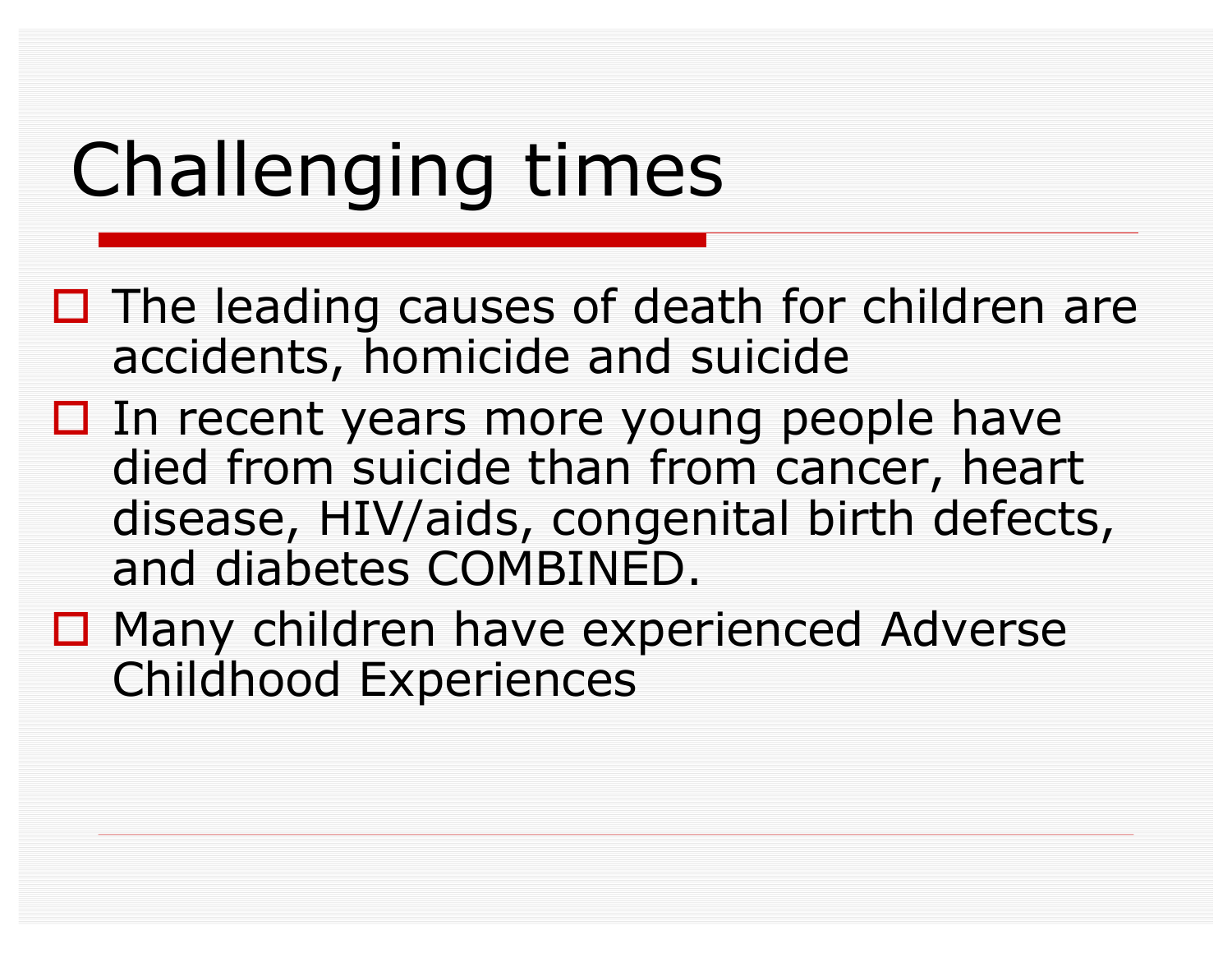# Recommendations for parents

- $\Box$  Bring back the family meal
- $\Box$  Don't let technology steal your child
- $\Box$  Avoid setting their room up to be a kingdom
- $\Box$  Know where your child is and know their friends and their parents—Network
- $\Box$  Support the school and let your child experience consequences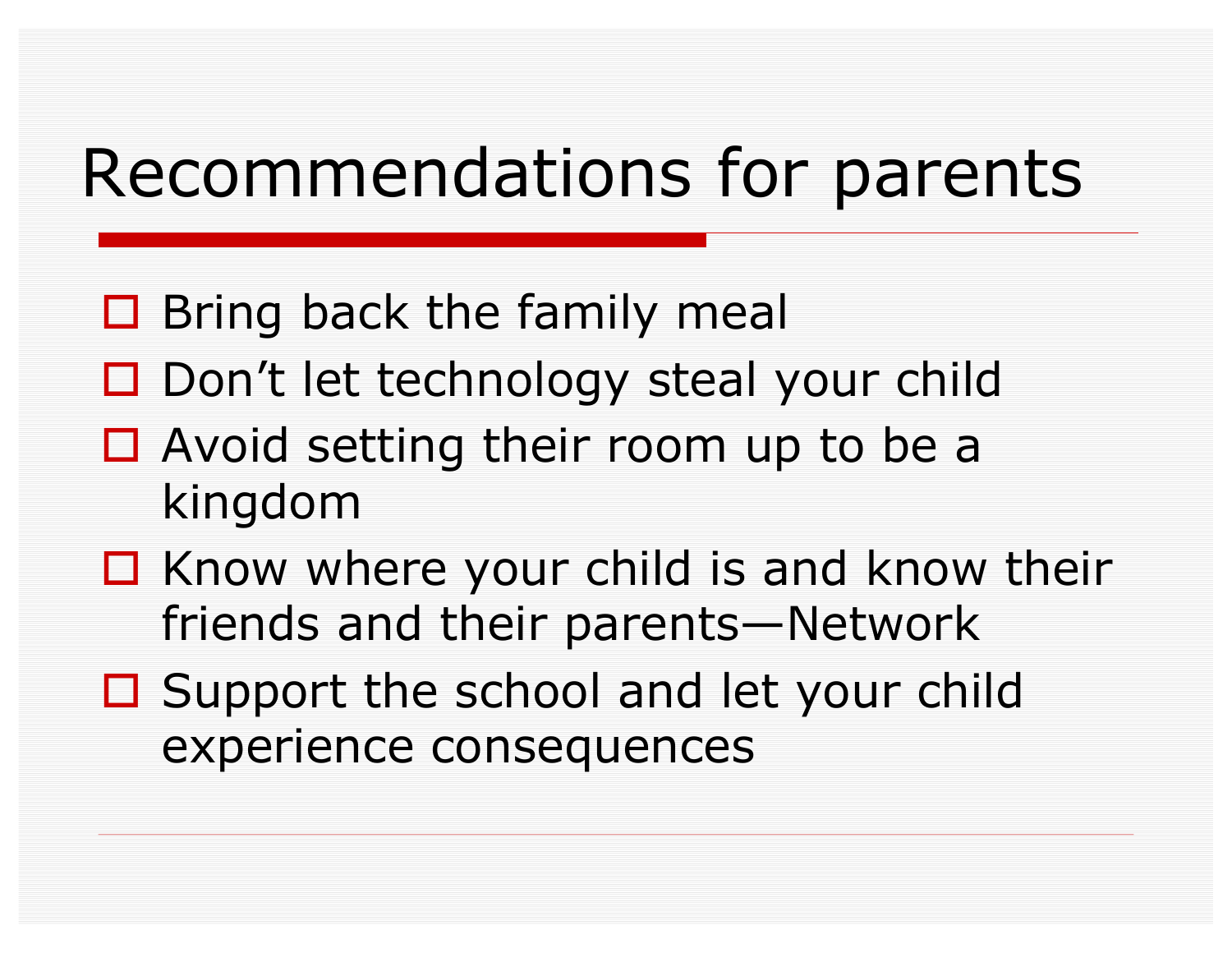# Current Issues: Driving and riding in cars

- $\Box$  Approximately 3000 U.S. teens die in car accidents every year and most were not wearing seatbelts
- $\Box$  Graduated driving laws when enforced save lives
- $\Box$  Don't let your teen be "INTEXTICATED"
- $\Box$  Contract for life www.sadd.org

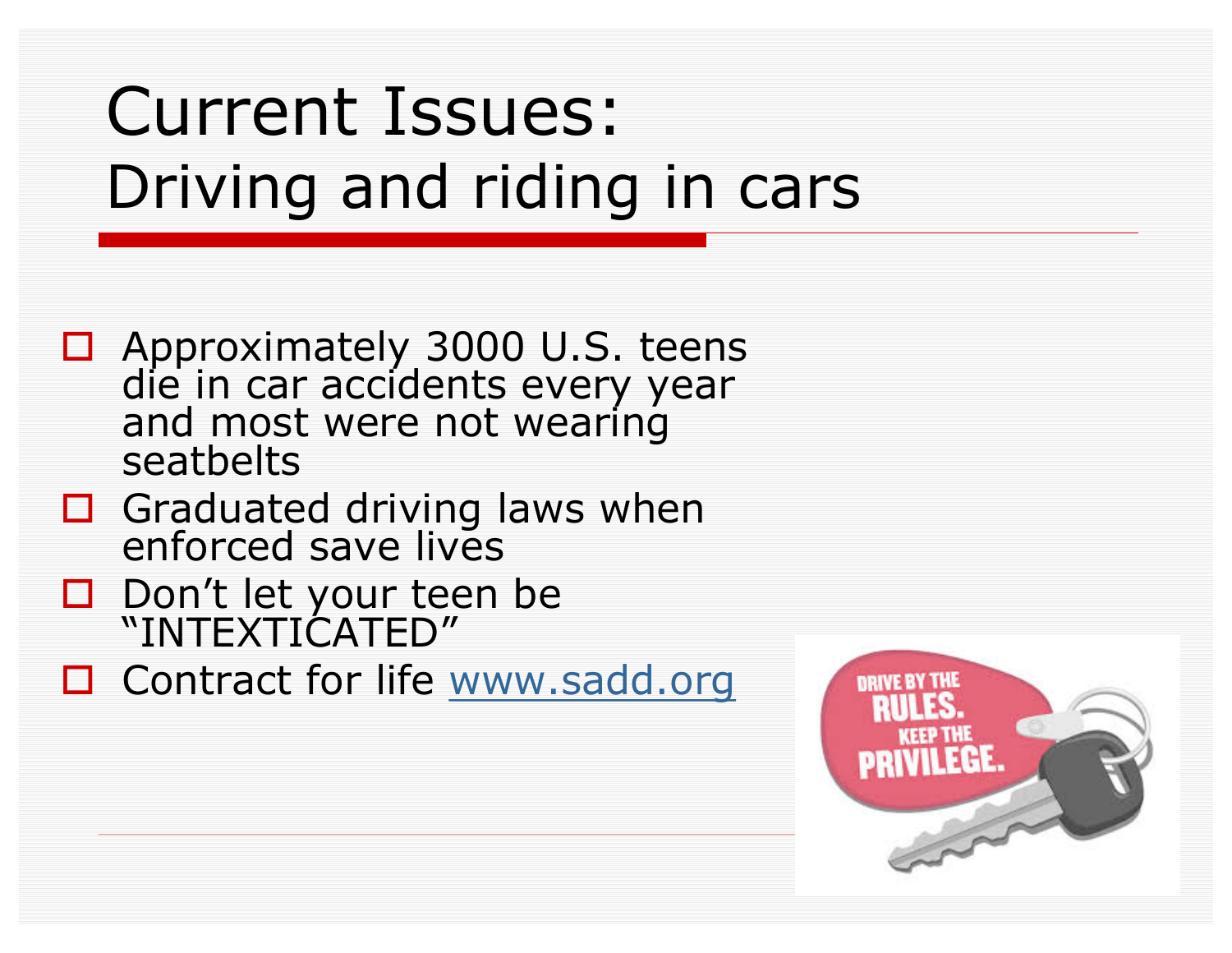### More recommendations

- $\Box$  Avoid putting children in the middle of divorce
- $\Box$  Importance of modeling—Gandhi quote
- $\Box$  Enjoy your children and let them know they are the children you always wanted
- $\Box$  Make family the priority but don't try to be best friends with your child
- $\Box$  Separate the deed from the "doer"
- $\square$  Teach restitution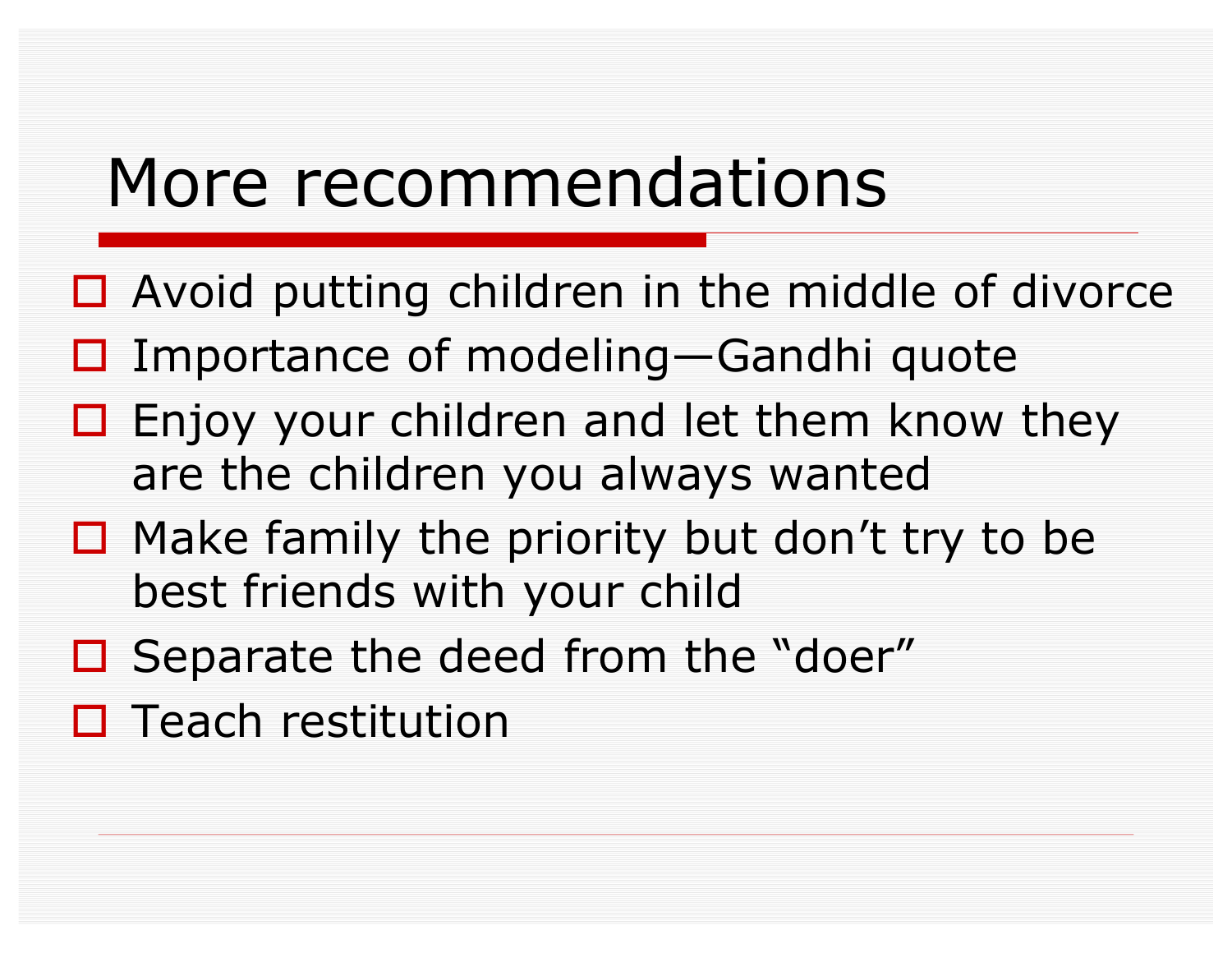# Tips for Parents

- $\Box$  Online activities are not just your child's business
- $\Box$  Discuss online behavior with them and what information is appropriate to share
- $\Box$  Be up front that you will investigate their postings, profiles, website etc. because you care! Take Charge!
- $\Box$  Numerous programs allow parents to monitor cell phone and internet activity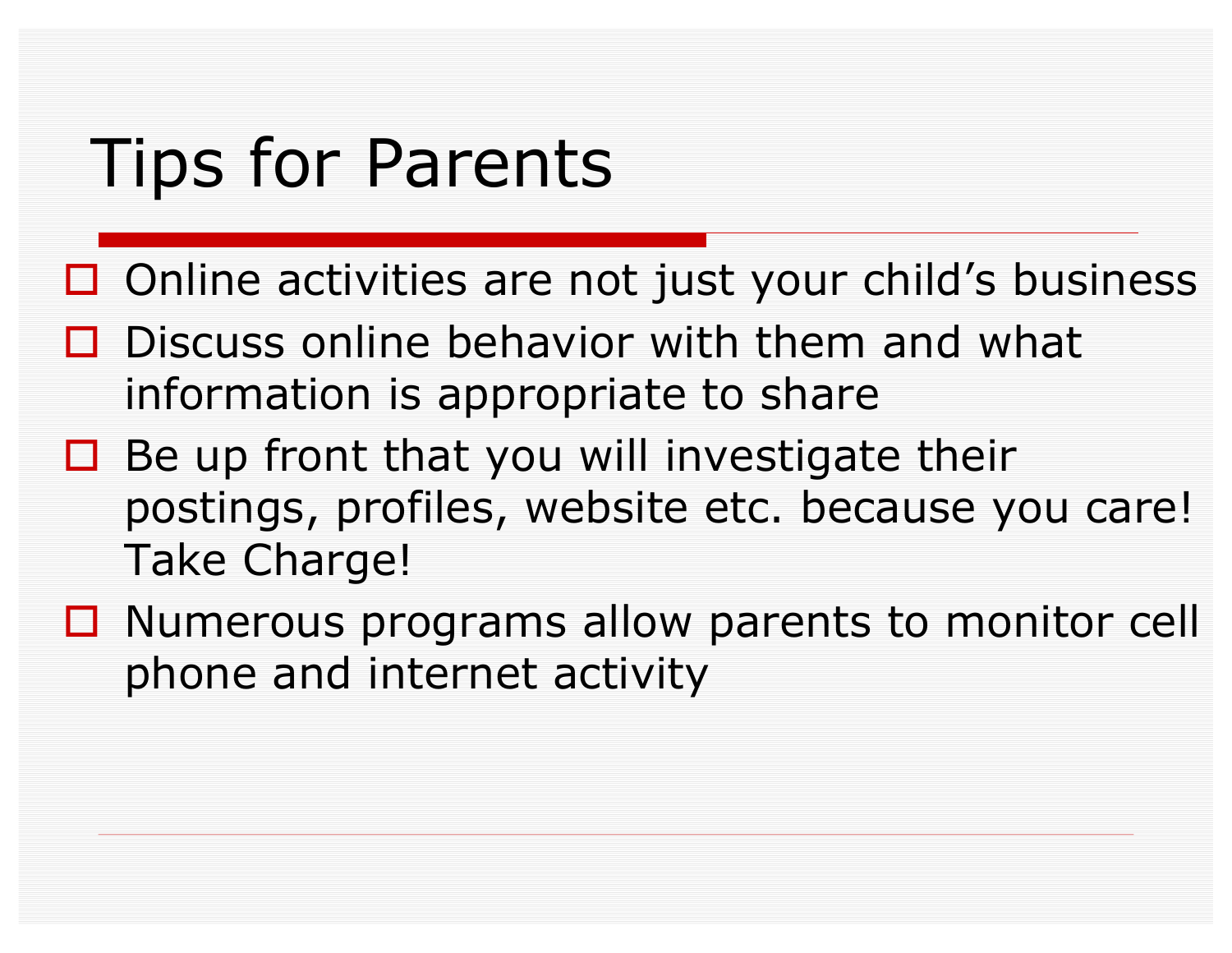#### Fathers need to be more involved



 $\Box$  Reality is that "parent" is still a code word for Mom in most families

 $\Box$  The supreme test of a society is can it teach men to be good fathers? Margaret Mead

 $\square$  Positive association between father involvement and child well being and academic success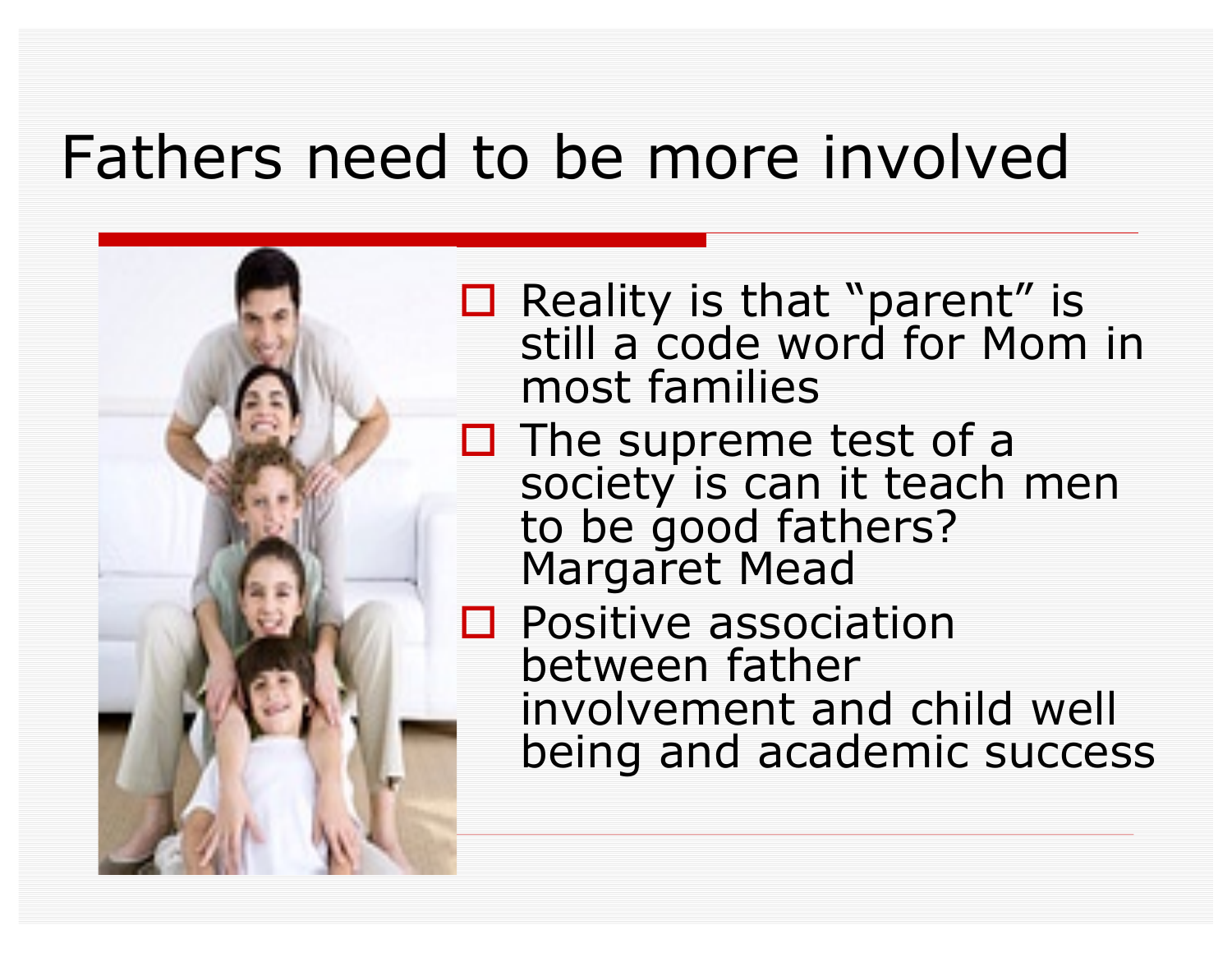# Current Issues: Bullying and Suicide

- $\Box$  Children who have been bullied have reported a variety of problems.
- $\Box$  Studies reported positive associations between all bullying types and suicidal risks.
- □ High risk groups include: LGBT and Special Education Students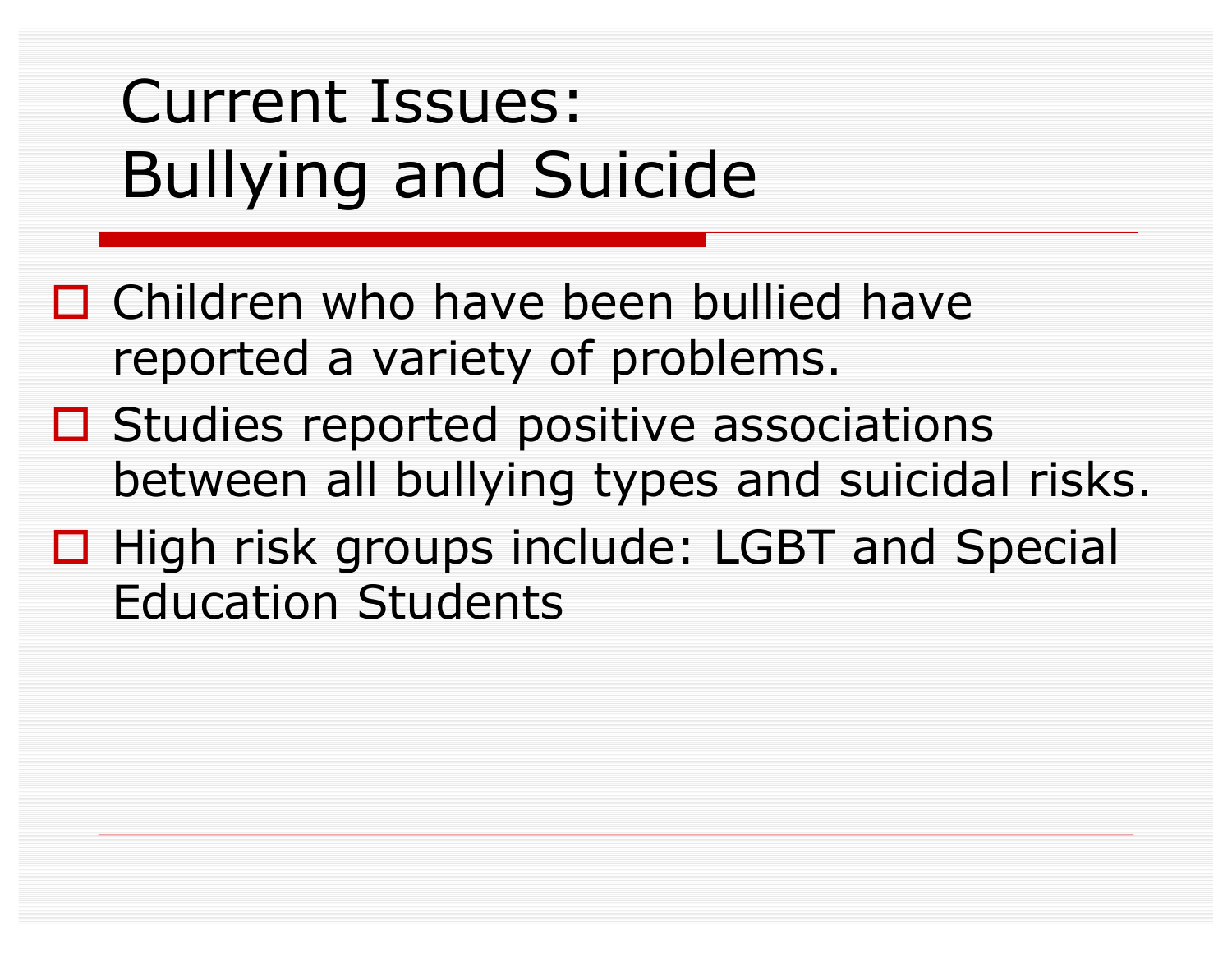# Current Issues: Childhood & Teen Depression

- $\Box$  Not a weakness and can't just "snap out of it"
- $\Box$  More than sad, a mood disorder that affects a person thinks, feels, behaves
- $\Box$  Depression may run in families but it is still not known if it is genetic or learned.
- $\Box$  Estimates are that by end of teen years that 20% of adolescents will have suffered from depression
- $\Box$  The majority do not received treatment
- $\Box$  Untreated depression can lead to substance abuse, academic failure and even suicide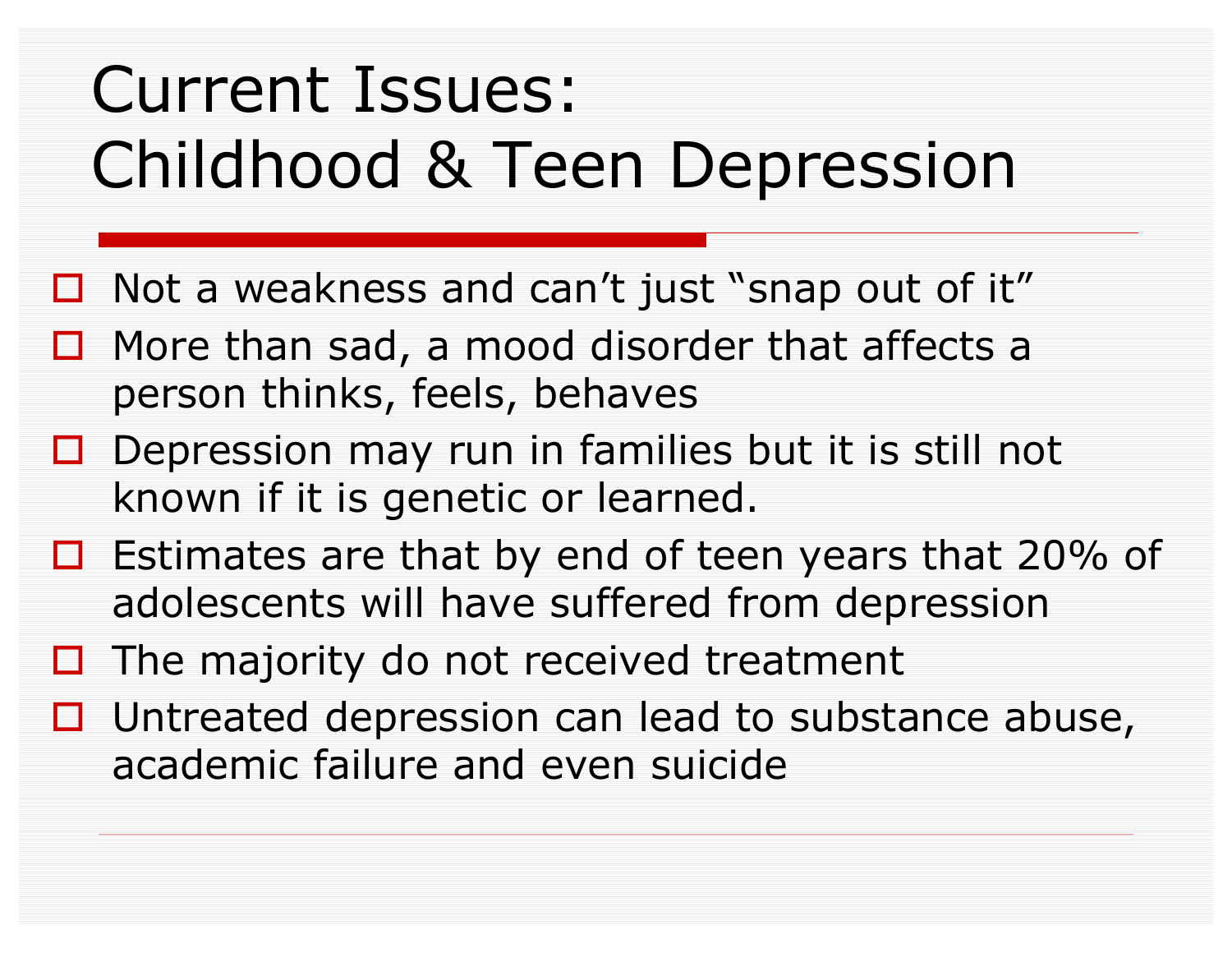Symptoms of Teen Depression: Present for more than two weeks and affects daily functioning

- □ Persistent sad, irritable mood
- □ Sense of hopelessness
- $\Box$  Withdrawal from friends, family, activities
- $\Box$  Lack of energy and enthusiasm
- $\Box$  Changes in appetite & sleeping patterns
- $\square$  Suicidal thoughts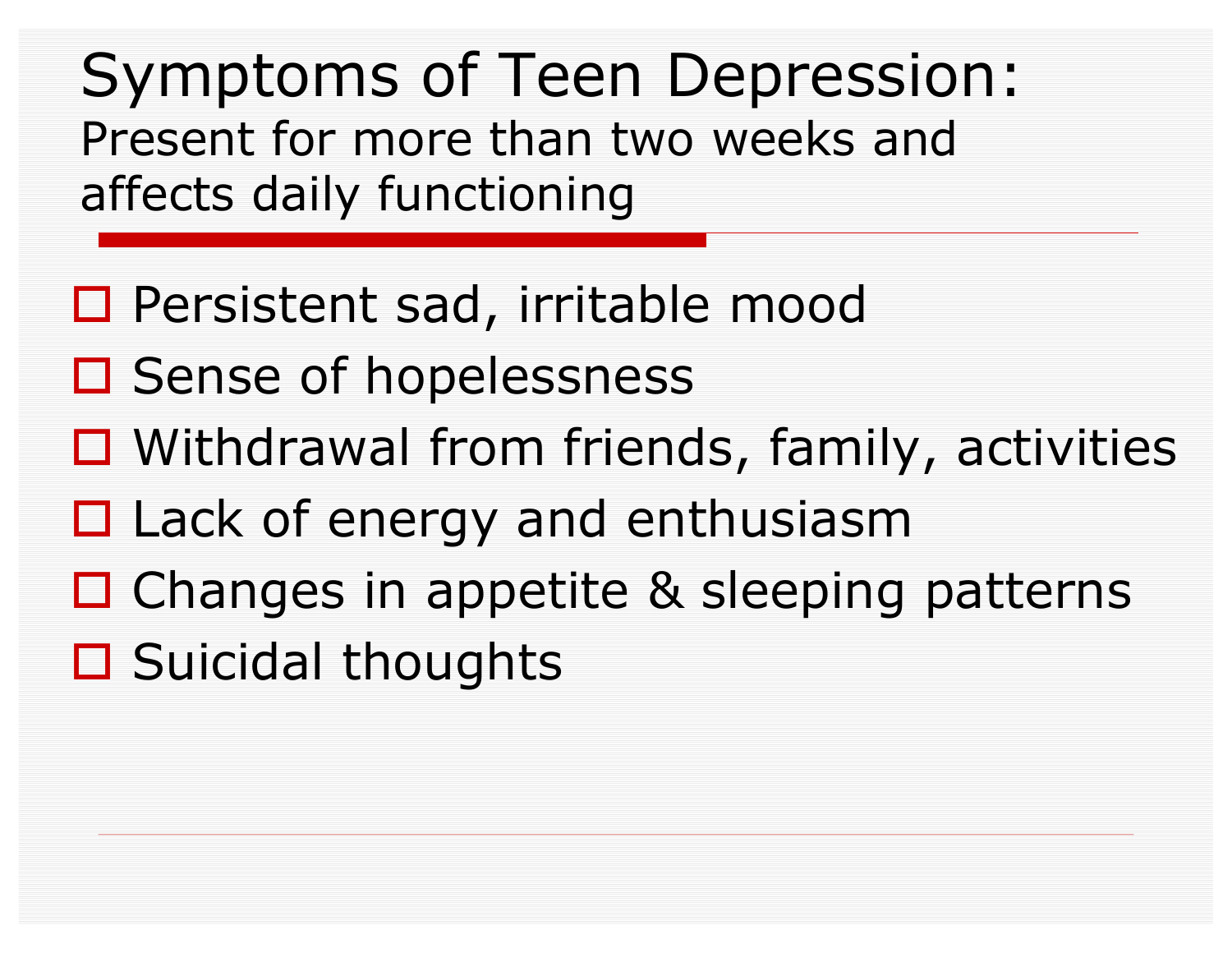#### Depression is treatable

- $\Box$  Depression may be related to brain chemicals and medication can be effective
- $\Box$  Depression may be triggered by a stressful events such as loss or humiliation
- $\Box$  Most effective treatments involve therapy and medication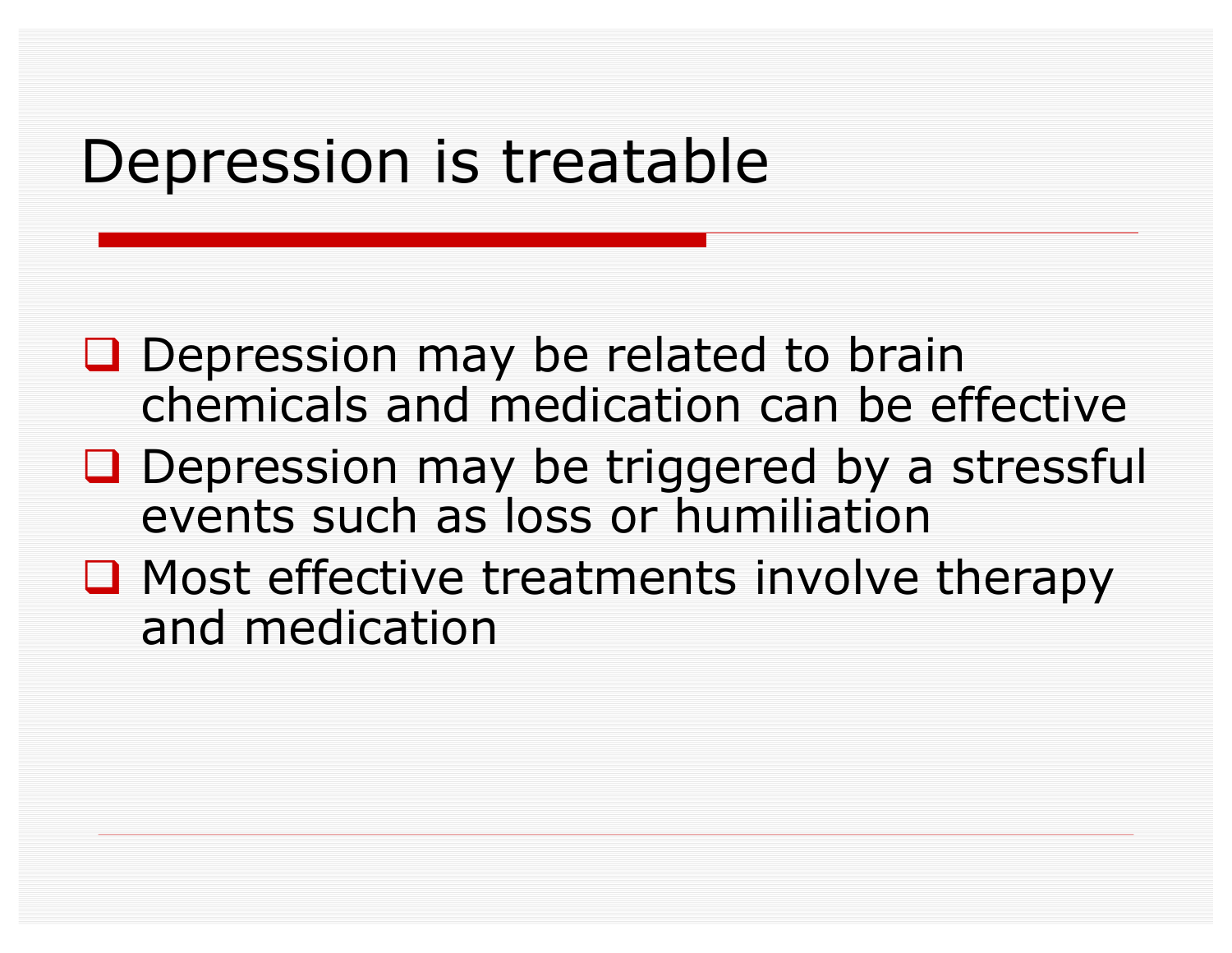# Current Issues: Youth Suicide: Tips for Parents

- $\Box$  Do not be afraid to talk to your child
- $\Box$  Know the risk factors and warning signs
- $\Box$  Act immediately to get help
- $\Box$  Turn to school and community mental health resources
- $\Box$  Tighten the circle of care that surrounds your child
- $\Box$  Remove all lethal means: Get the gun out of the house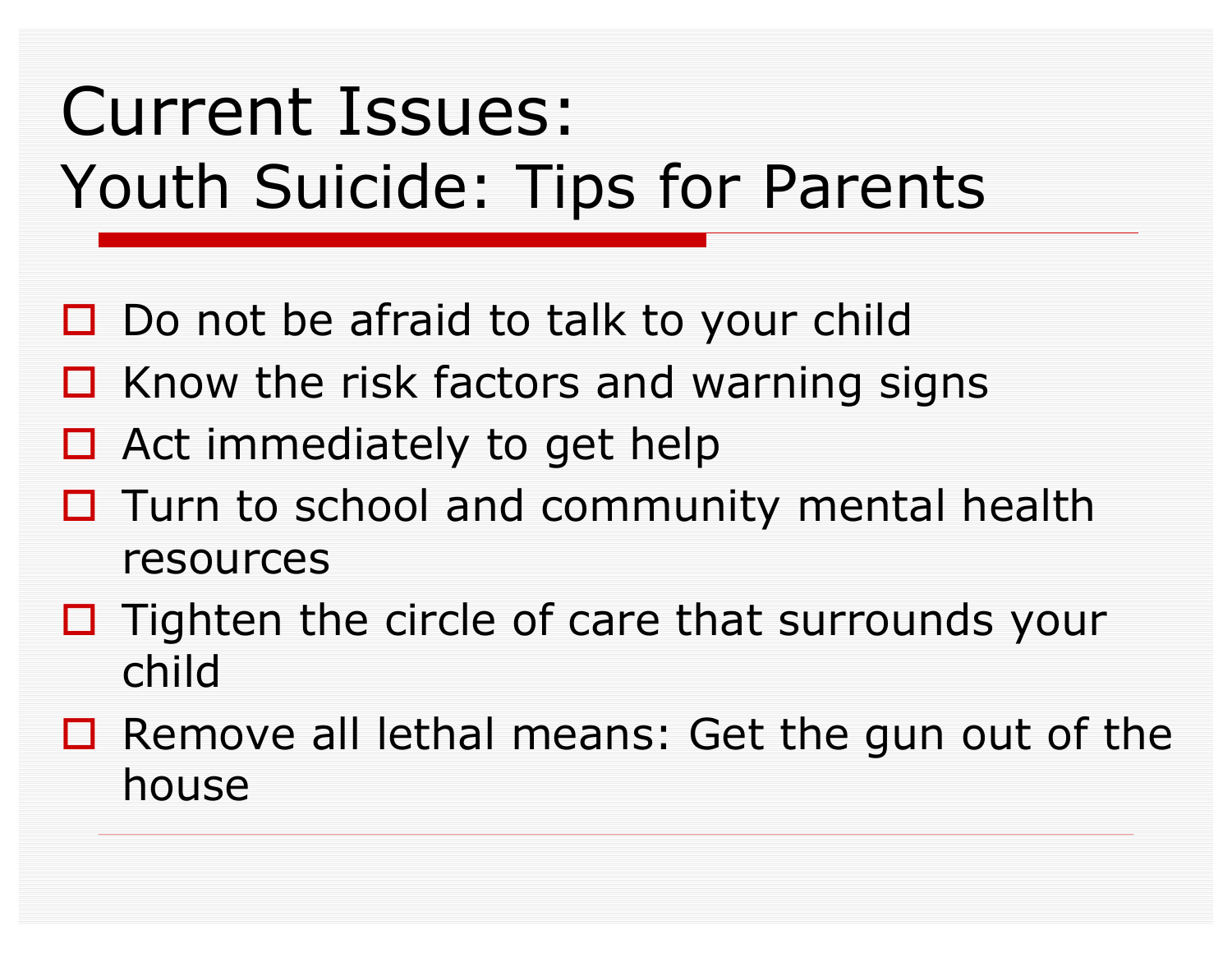### Warning signs of youth suicide

- **□** Suicide notes/social media posts
- $\Box$  Threats plan/method/access
- **□ Depression (helplessness/hopelessness)**
- **Q** Giving away prized possessions
- **Q** Making out a will
- **Q** Dramatic changes in behavior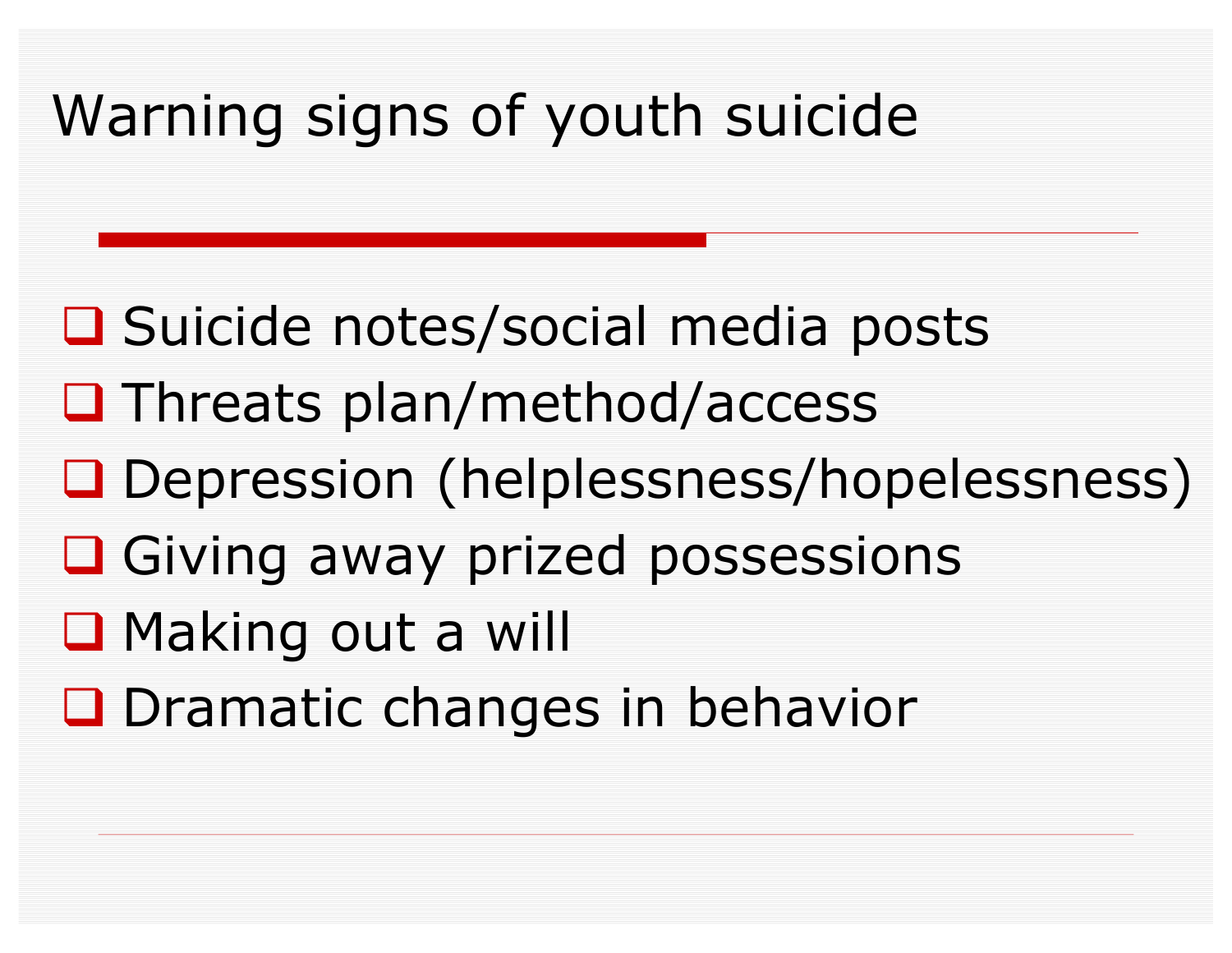## Protective factors

 $\Box$  Good relationships with other youth  $\square$  Seeks adult help when needed  $\square$  Lack of access to suicidal means  $\Box$  Access to mental health care  $\Box$  Religiosity  $\square$  School environment that encourages help seeking and promotes health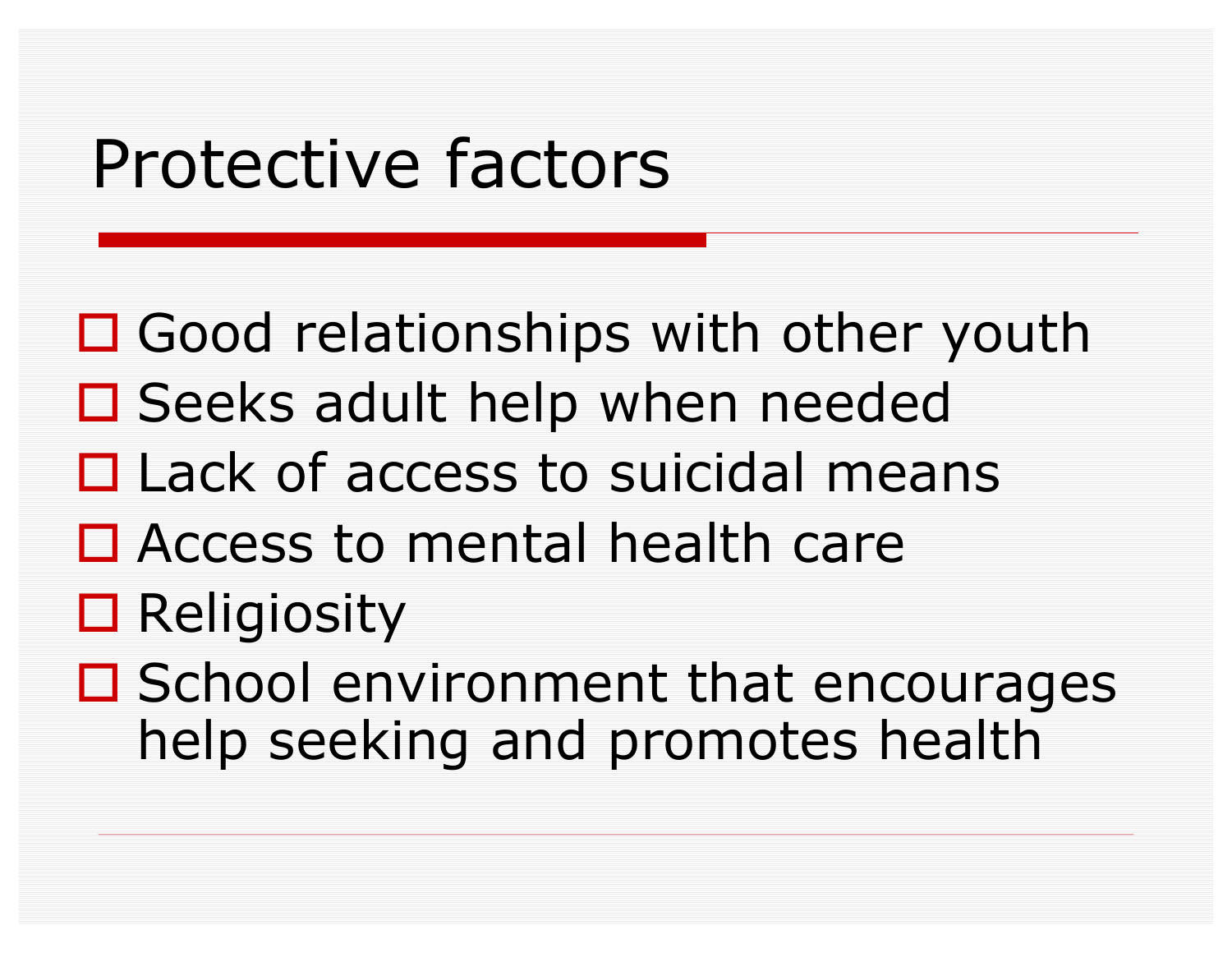# Protective factors

 $\Box$  Family cohesion and stability  $\Box$  Coping and problem solving skills  $\Box$  Positive self worth and impulse control □ Positive connections to school and extracurricular participation  $\square$  Successful academically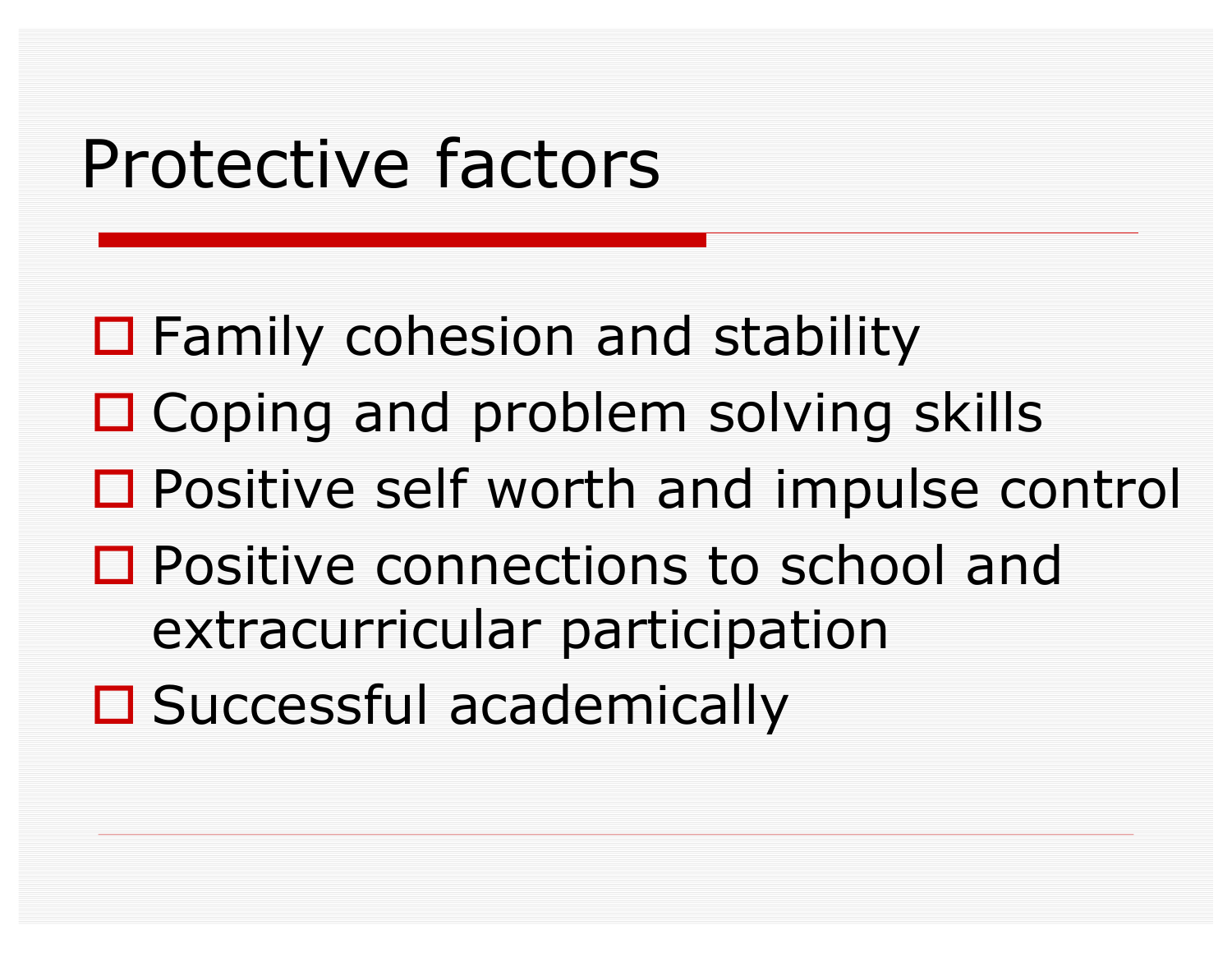# Resiliency

 $\Box$  Learned behavior  $\square$  Importance of being surrounded by caring family and friends  $\Box$  Utilize coping skills and

- vent strong emotions
- $\square$  Keep an optimistic view
- $\square$  www.apa.org

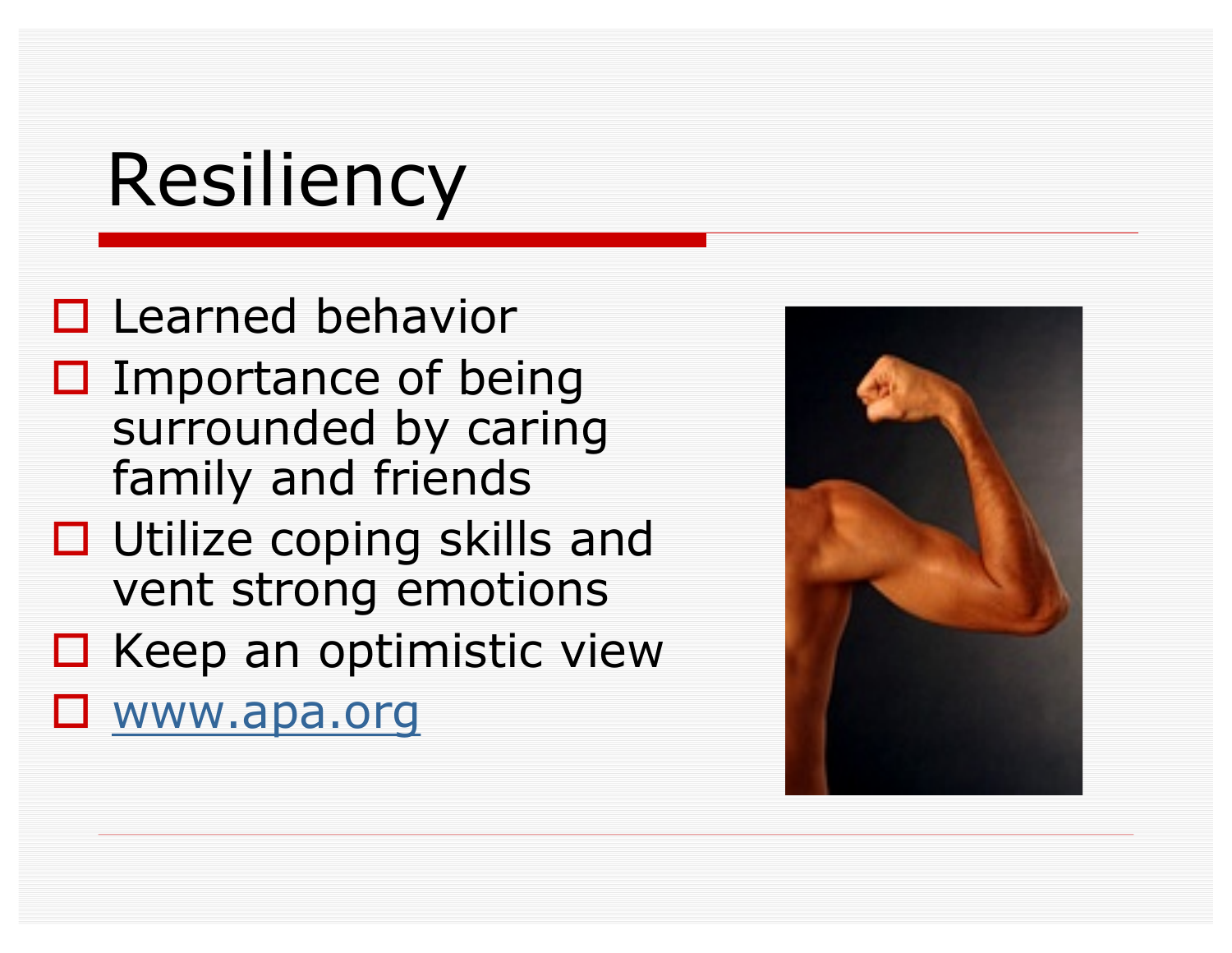#### Recognize that all children need:

- $\Box$  Three or more significant adults in their lives in addition to parents.
- $\Box$  A sense of safety and belonging in the home, school, and community.
- $\Box$  Three or more hours of organized activities weekly.
- $\Box$  Adolescents need volunteer work.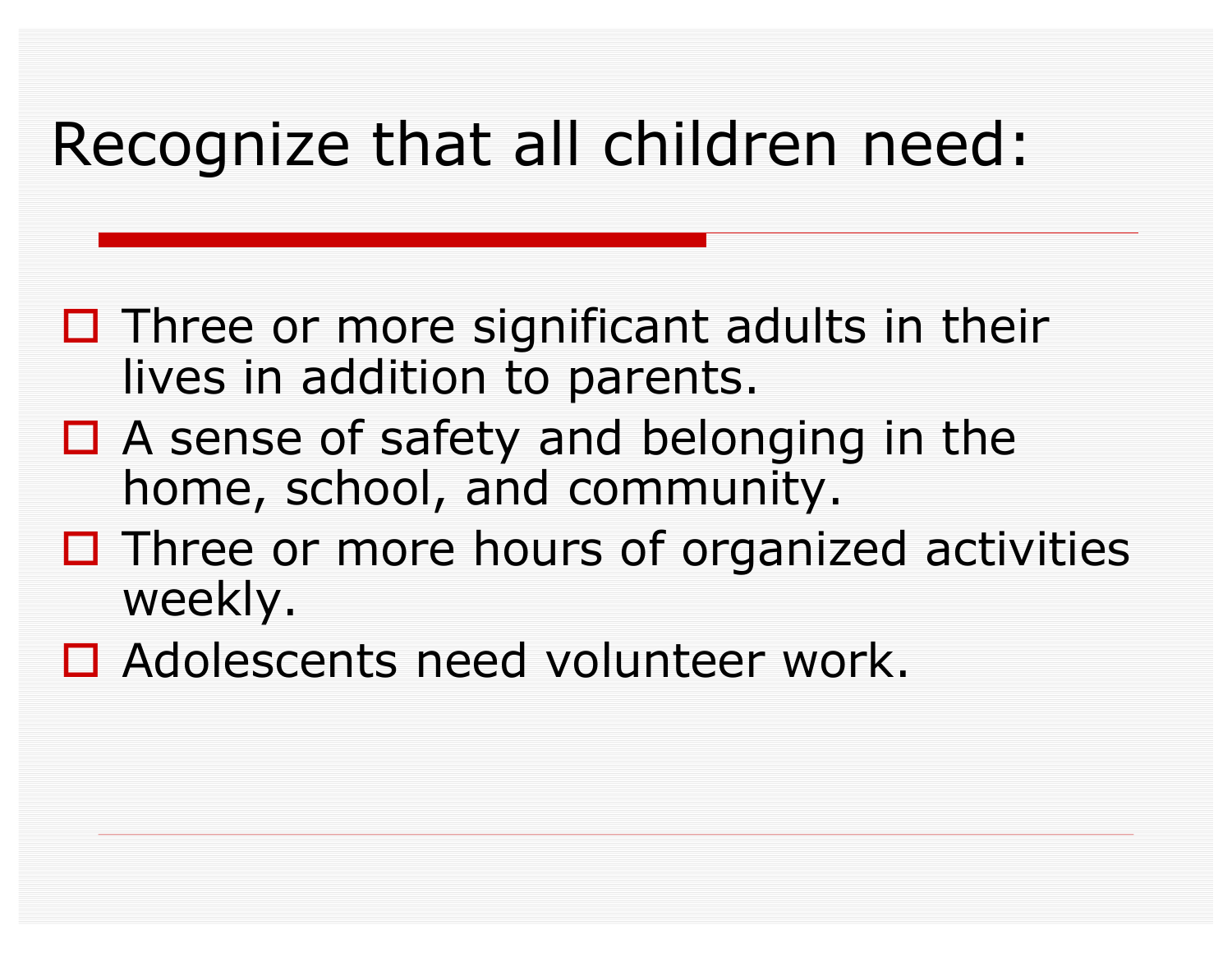### In Conclusion

Be involved in your child's life especially outside of school! YOU ARE THE PARENT!

*www.nova.edu/suicideprevention*

*Scott's most recent book, Suicide in schools: Routledge Publishing (2015) Contact email spoland@nova.edu*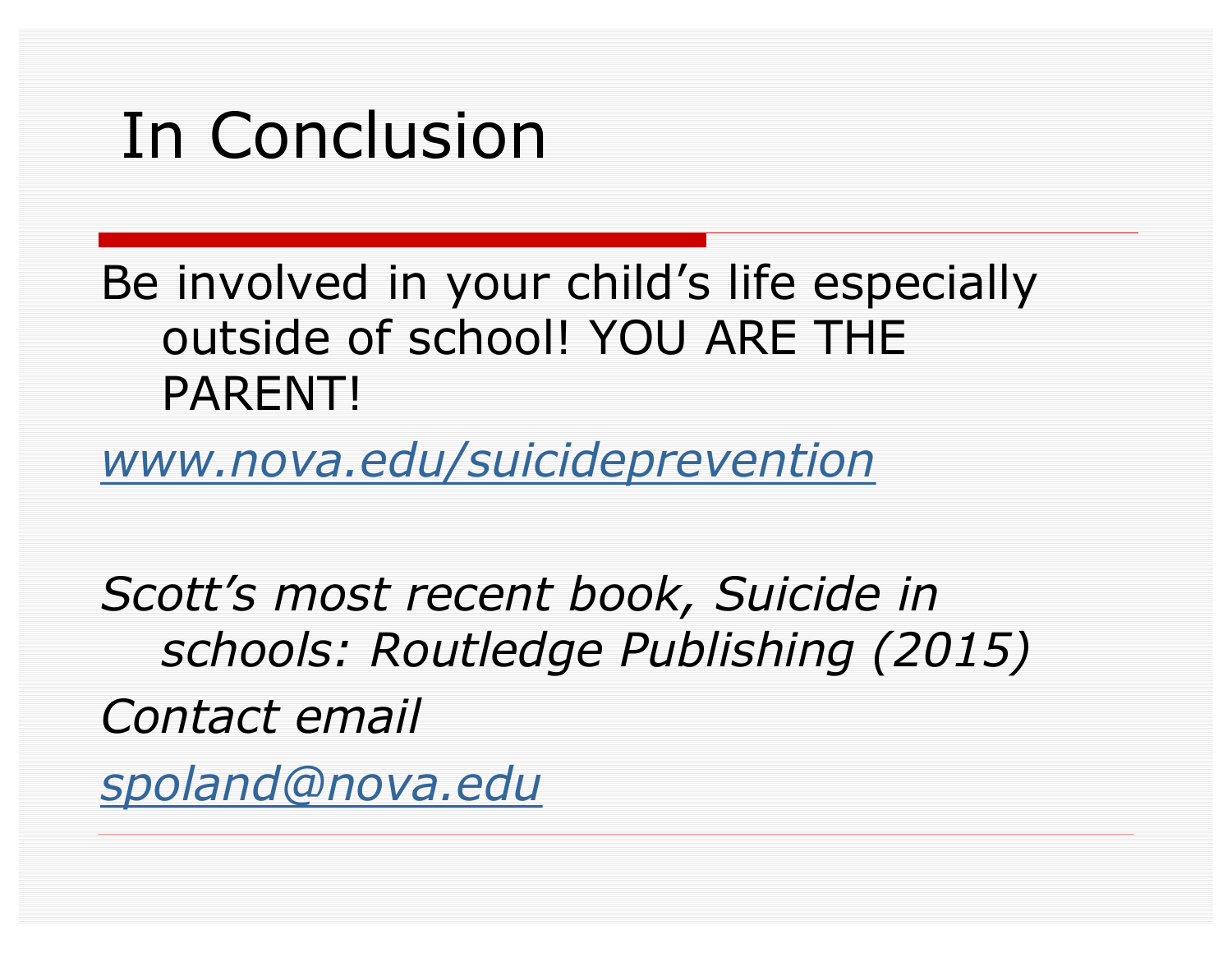#### Stephen Gray Wallace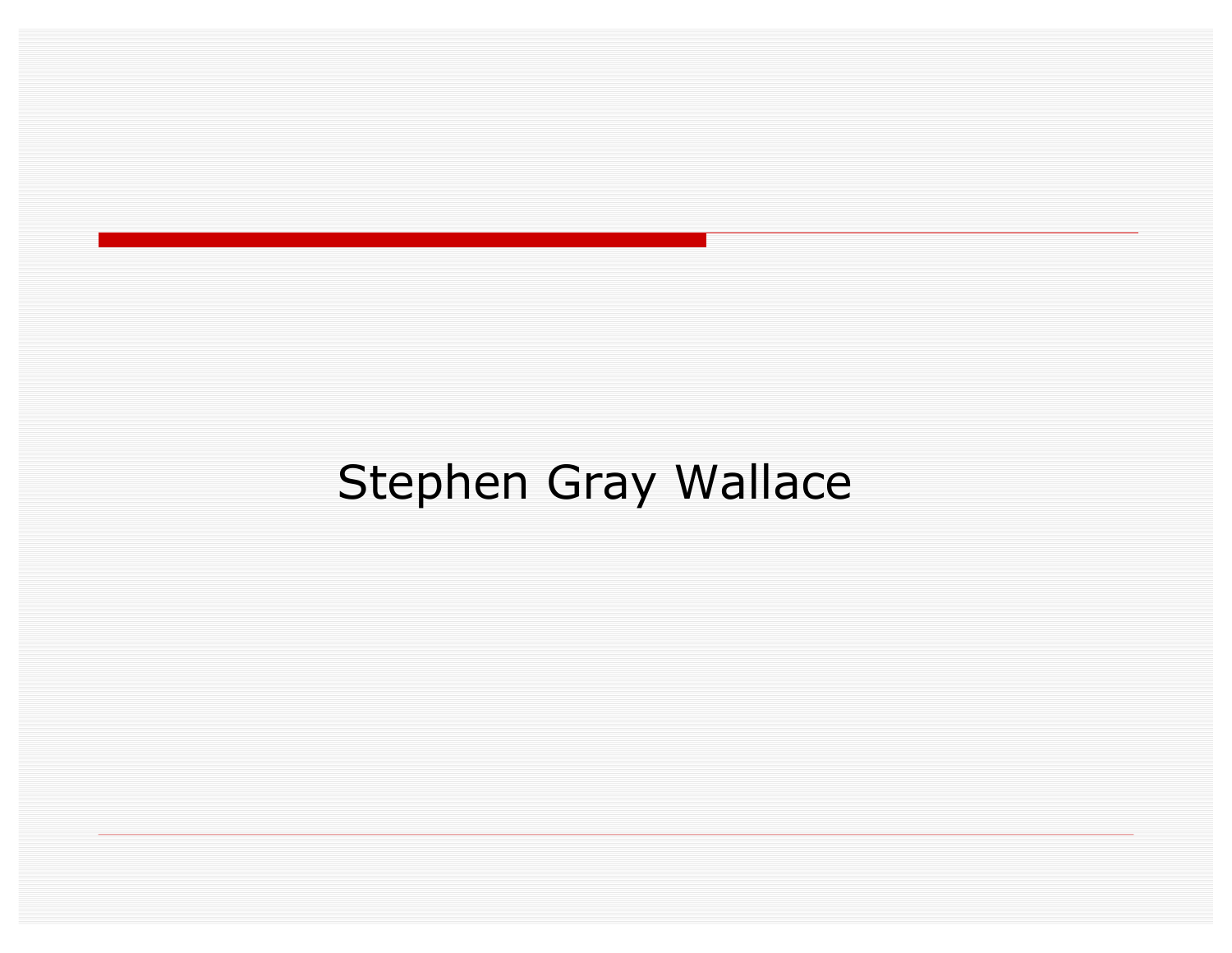- $\Box$  Loomis Chaffee Things are not always what they seem to be
- $\Box$  Represents the disconnect between the real world that kids live in vs. the "make believe" world their parents may think they live in!
- $\Box$  A closer look at what they are doing and what concerns them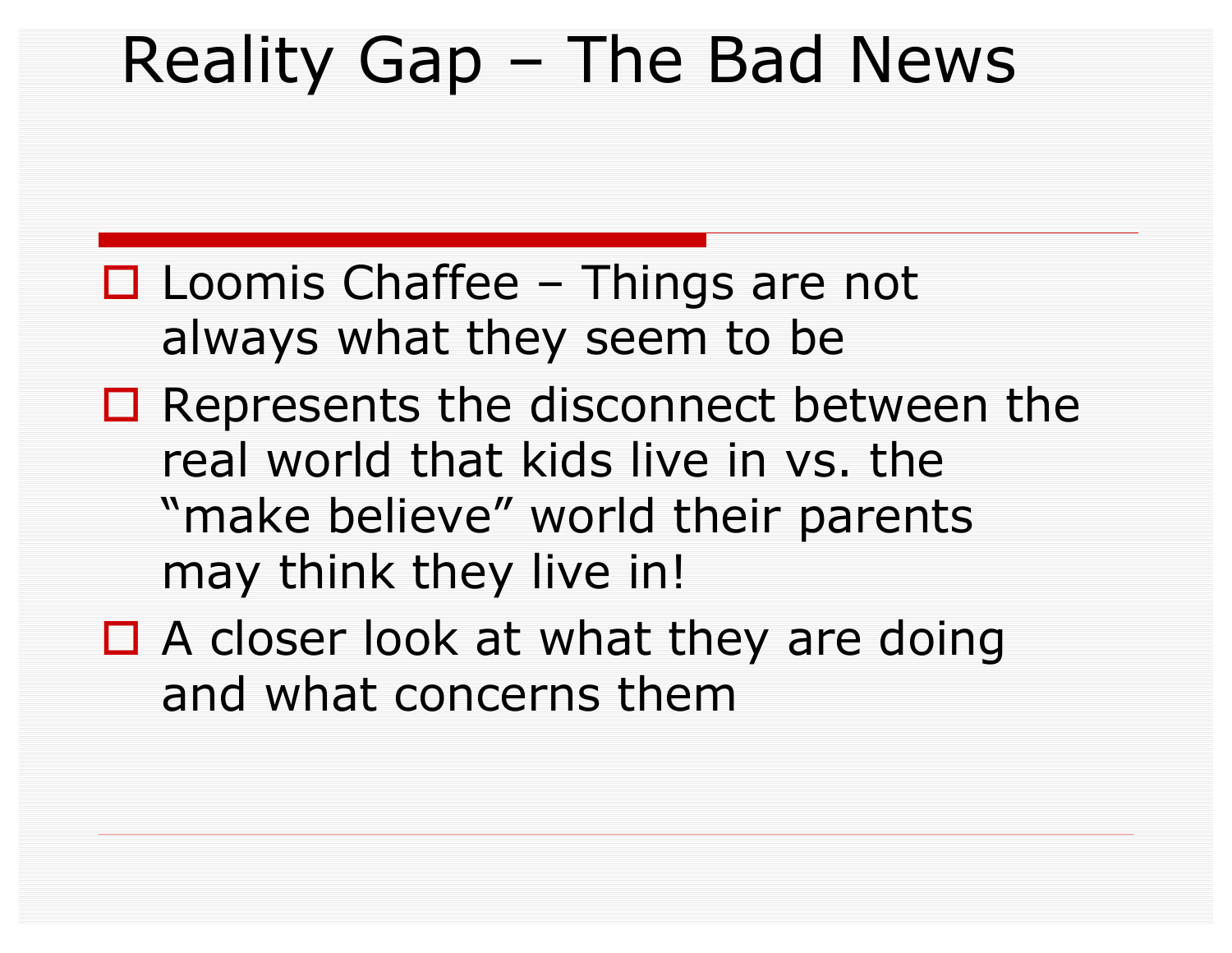- $\Box$  Compared to what their parents say about them, young people are:
	- $\blacksquare$  8 x more likely to say they are using alcohol
	- 4 x more likely to say they are using other drugs
	- $\blacksquare$  2 x as likely to say they are having sex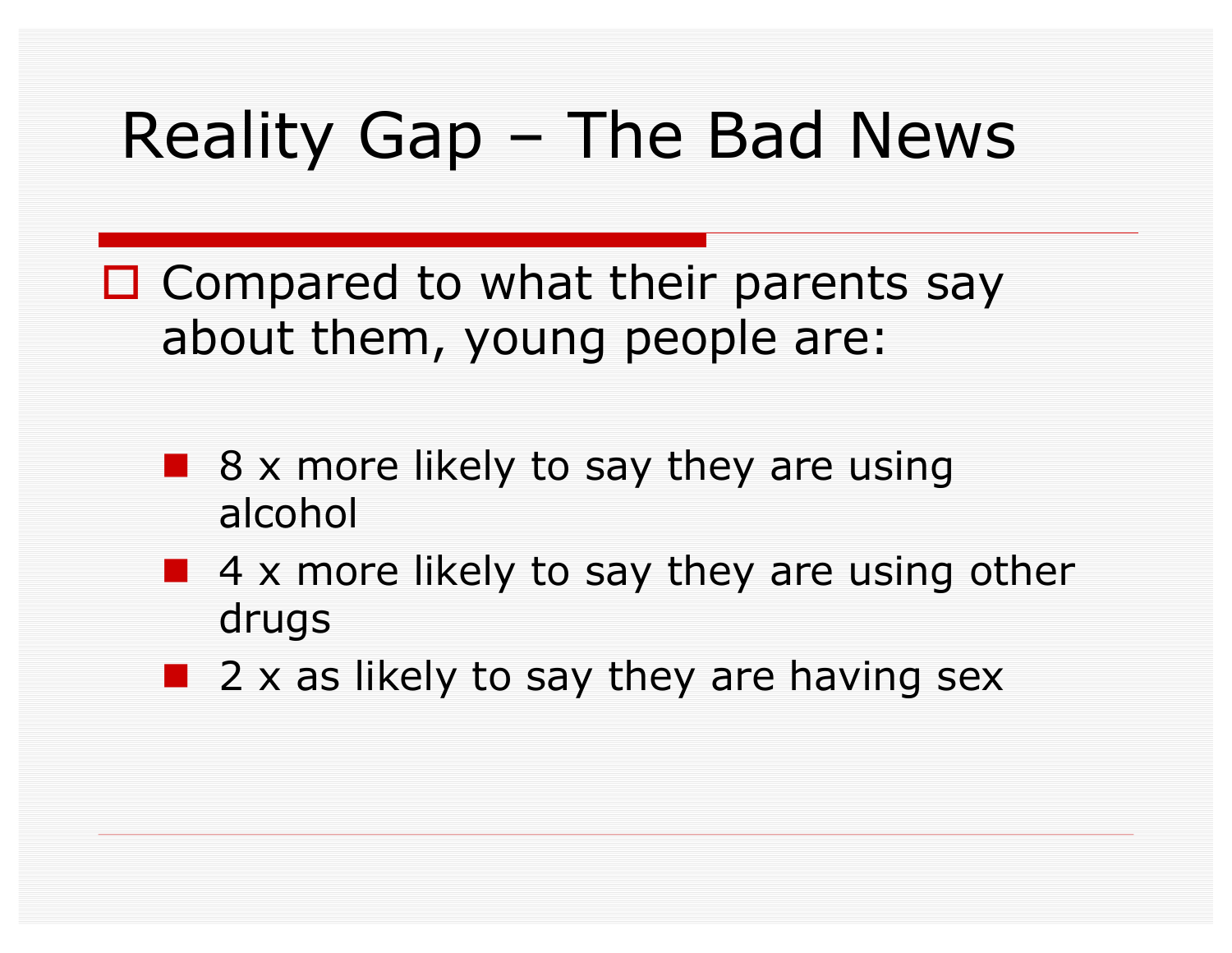$\Box$  Also a disconnect on what is most important to teens

- 83 percent vs. 48 percent (impaired driving)
- **n** 17 percent vs. 5 percent (teen suicide)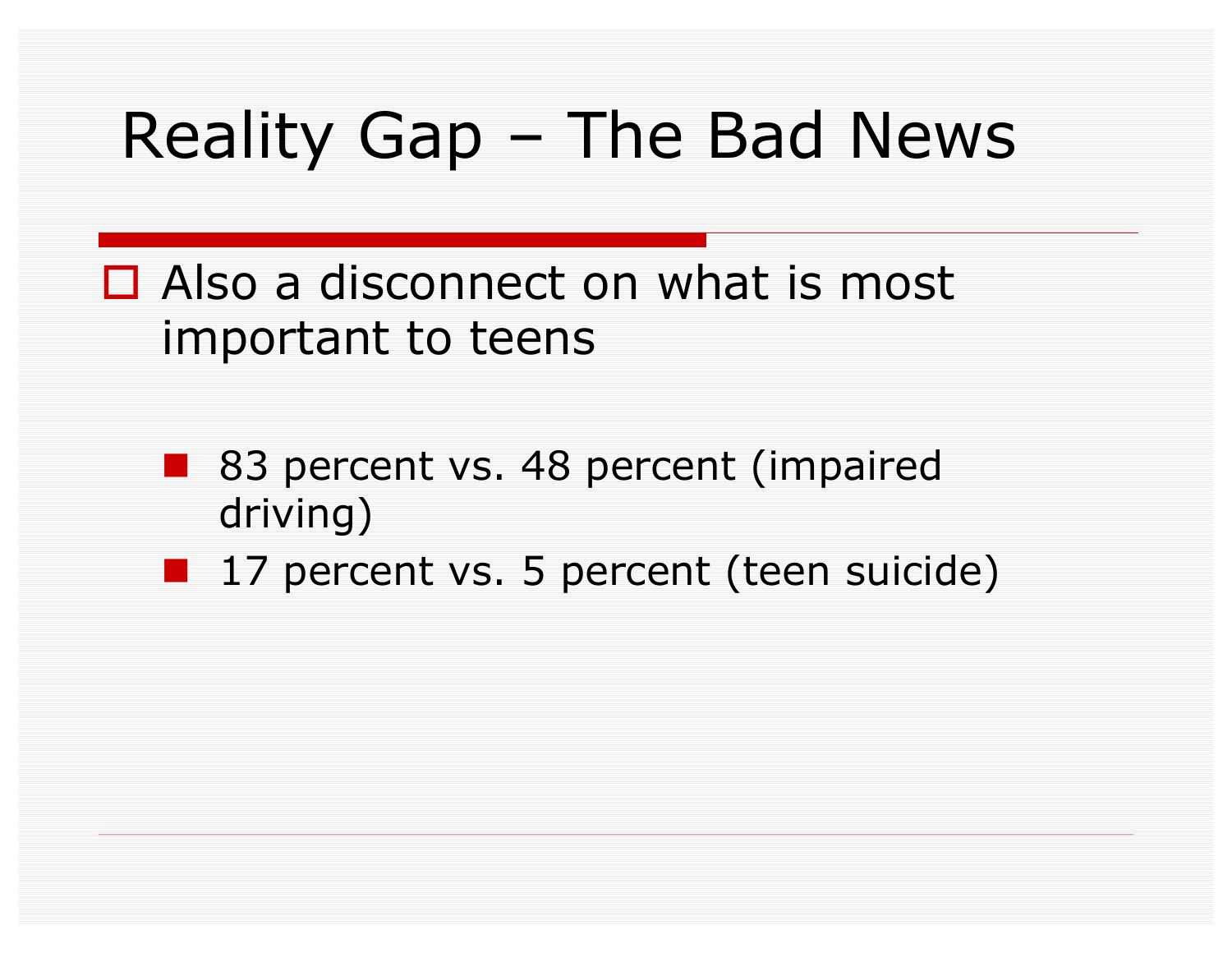# Reality Gap – Trust vs. Truth

#### $\square$  Los Angeles  $\square$  Houston

**n** 89 percent vs. 40 percent!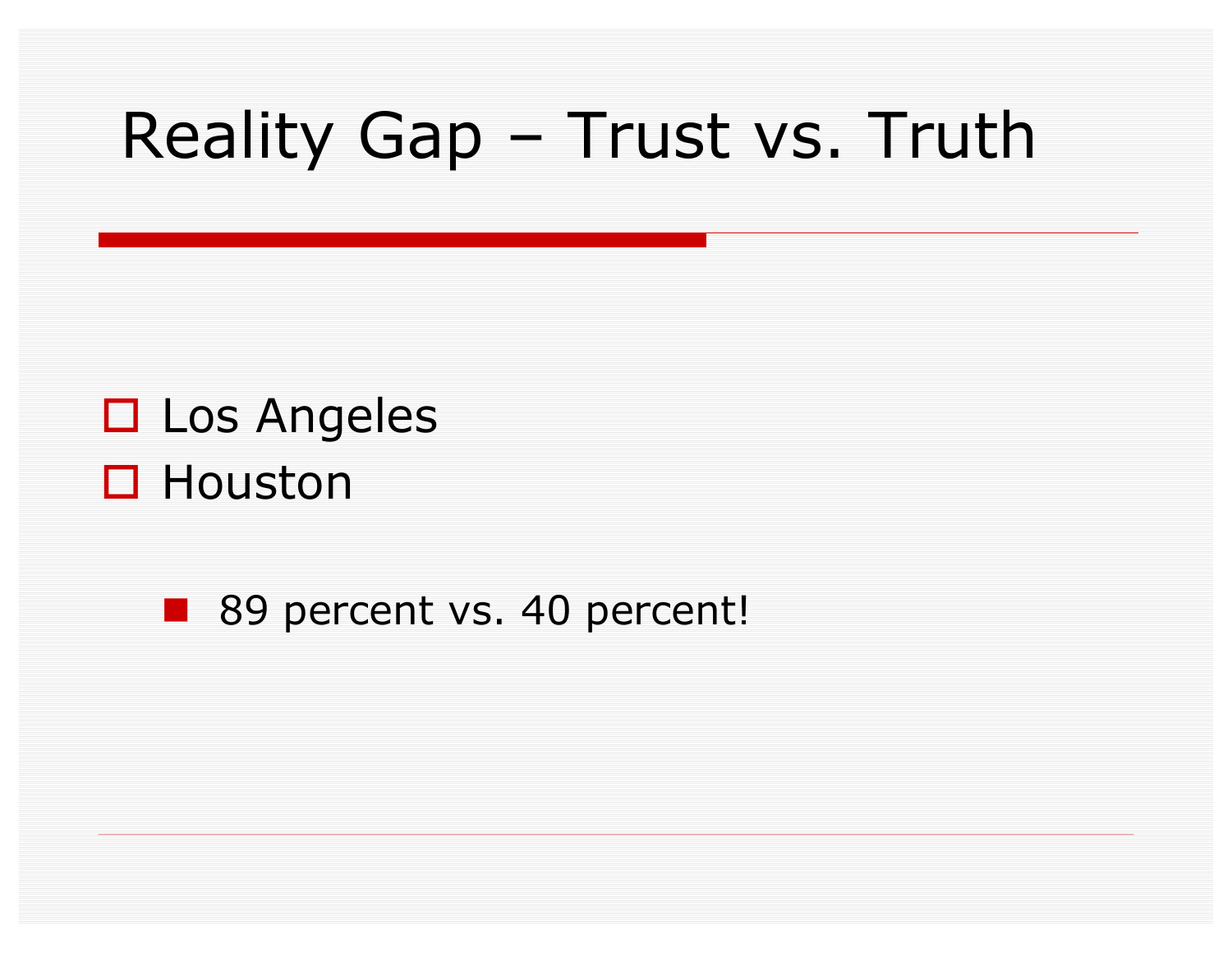## Reality Check

#### $\square$  Communication is key

- o Anthony Wolf *Get Out of My Life, But First Could You Drive Me to the Mall?*
- $\Box$  Ben's story
- **O** Decision Types
	- **n** Political analog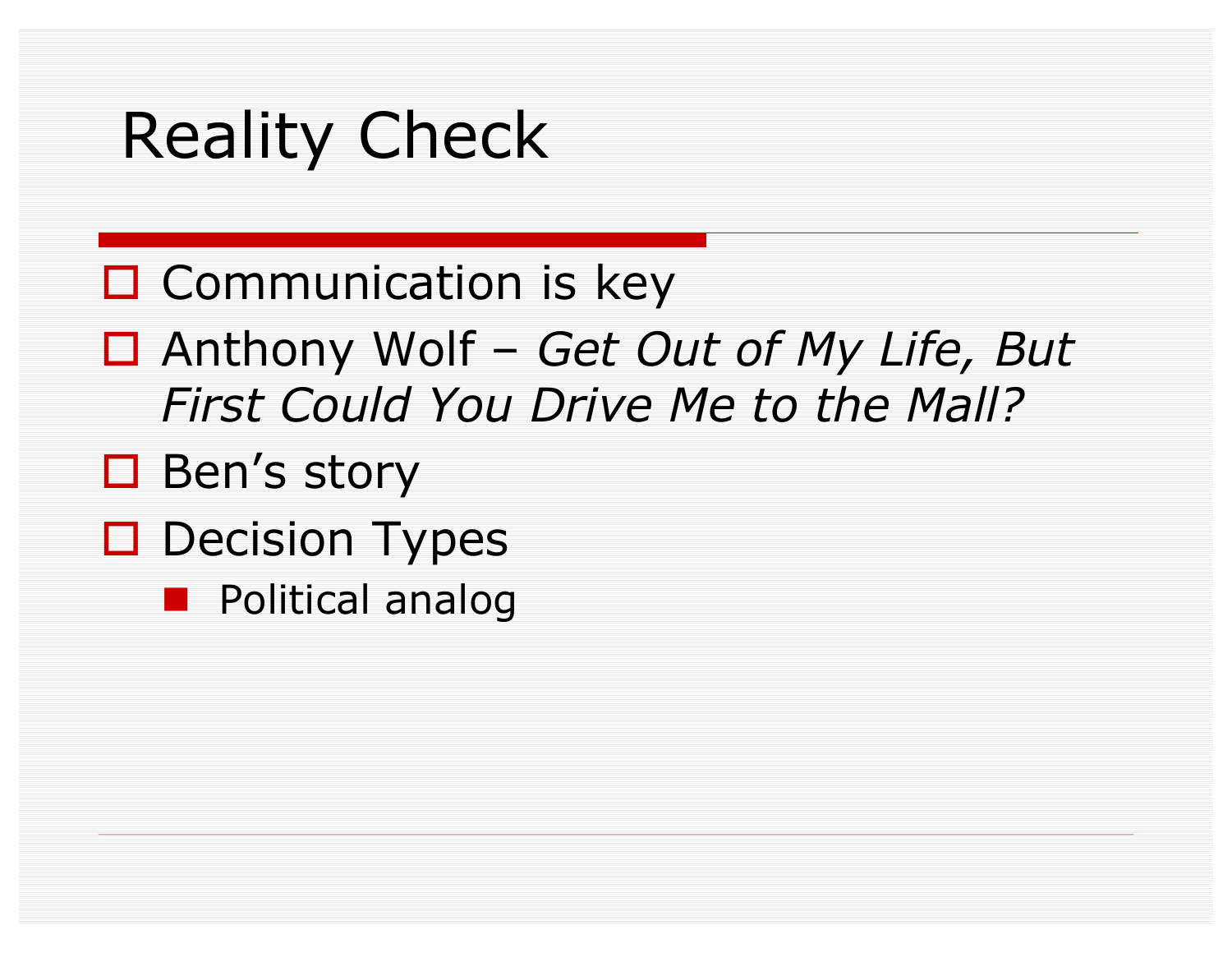# Decision Types

- $\square$  Avoiders
- $\blacksquare$  Repeaters
- $\square$  Experimenters

#### What makes the difference?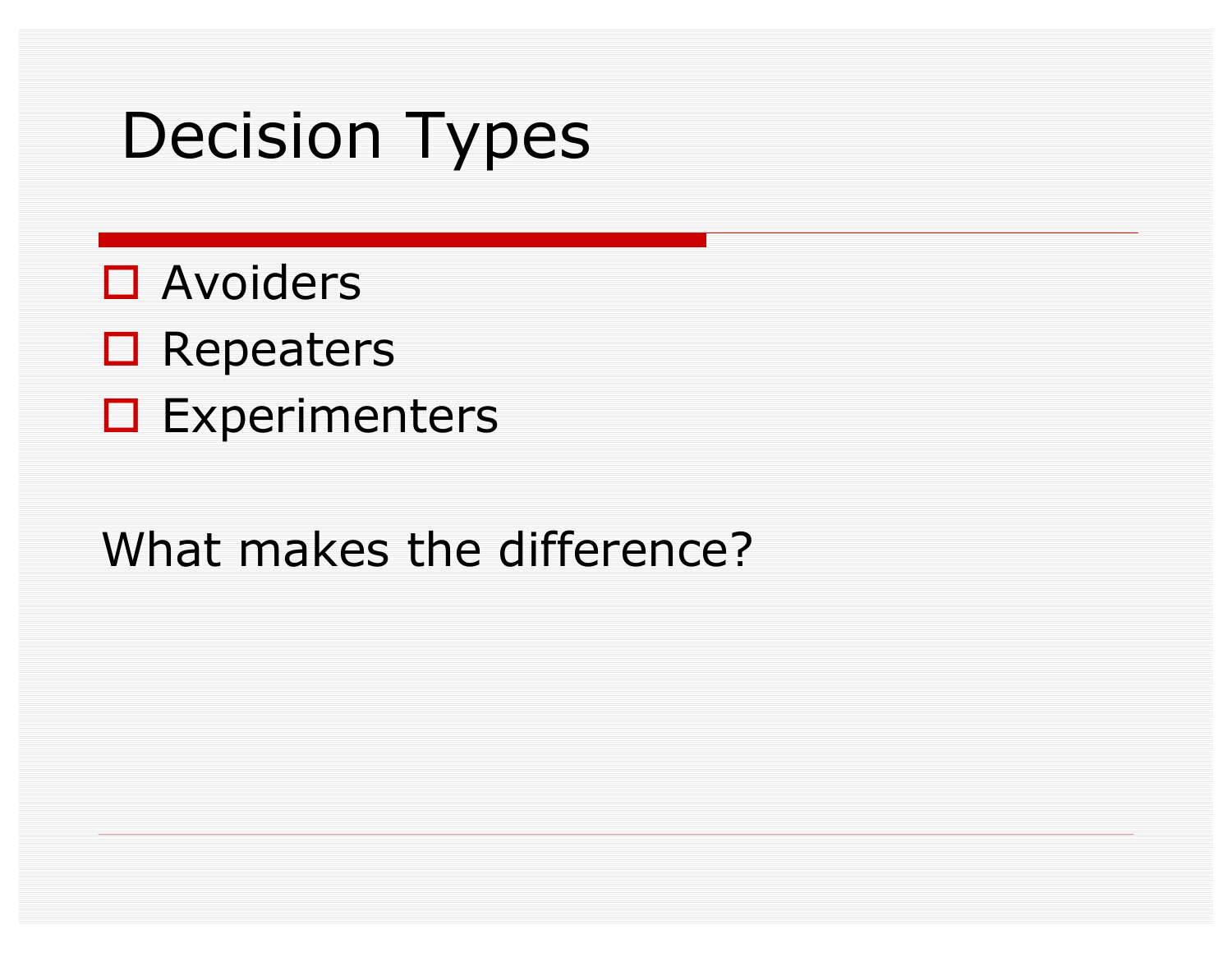# Key Influencers

- $\Box$  Number one reason why kids make good choices =
- $\Box$  Number one reason why kids make poor choices =
- $\Box$  Number two reason why kids make good choices =
- $\square$  Tipping point!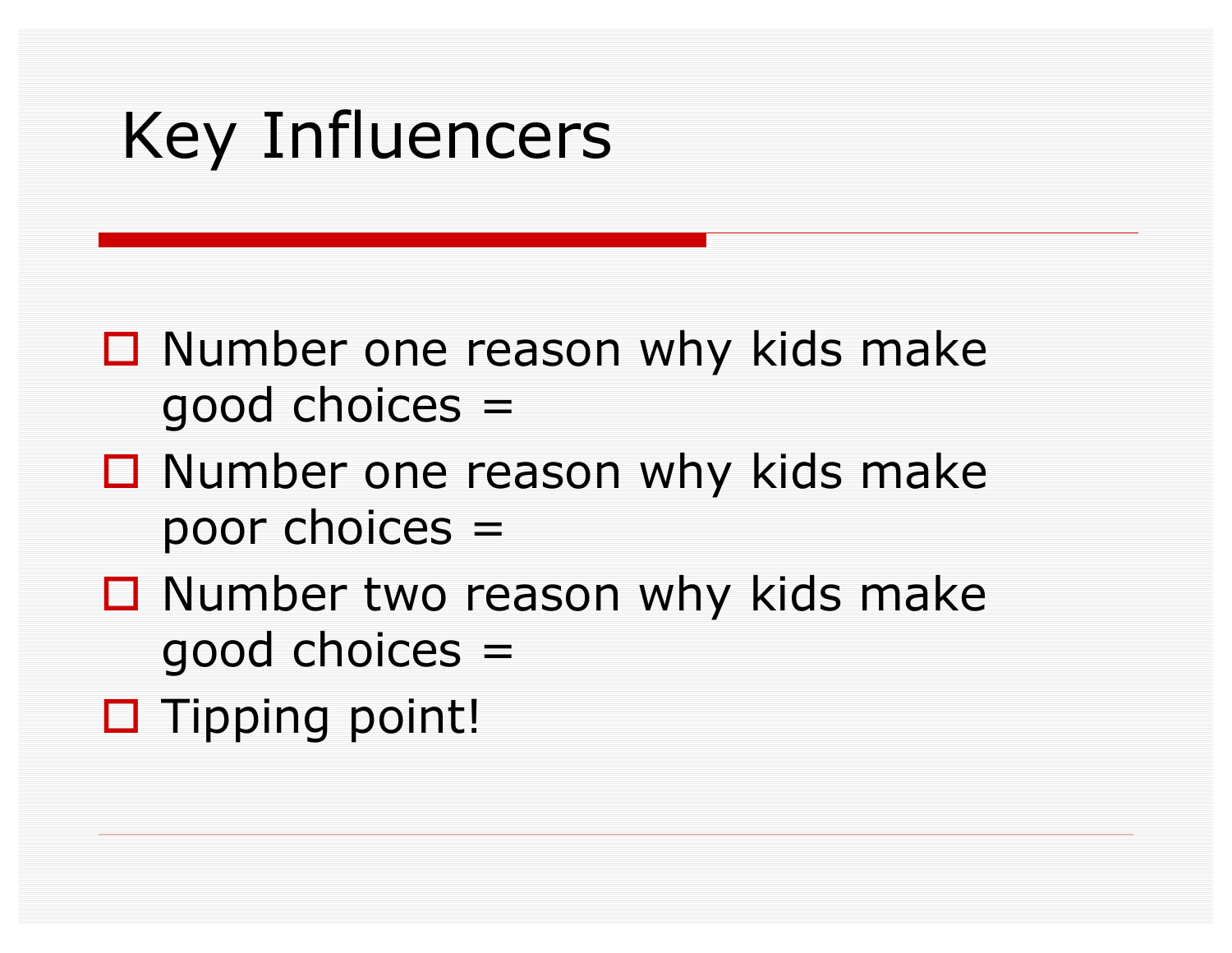#### **n** The Good Teen by Rich Lerner

 $\Box$  5 "Cs"

- 1. Competence
- 2. Confidence
- 3. Connection
- 4. Character
- 5. Caring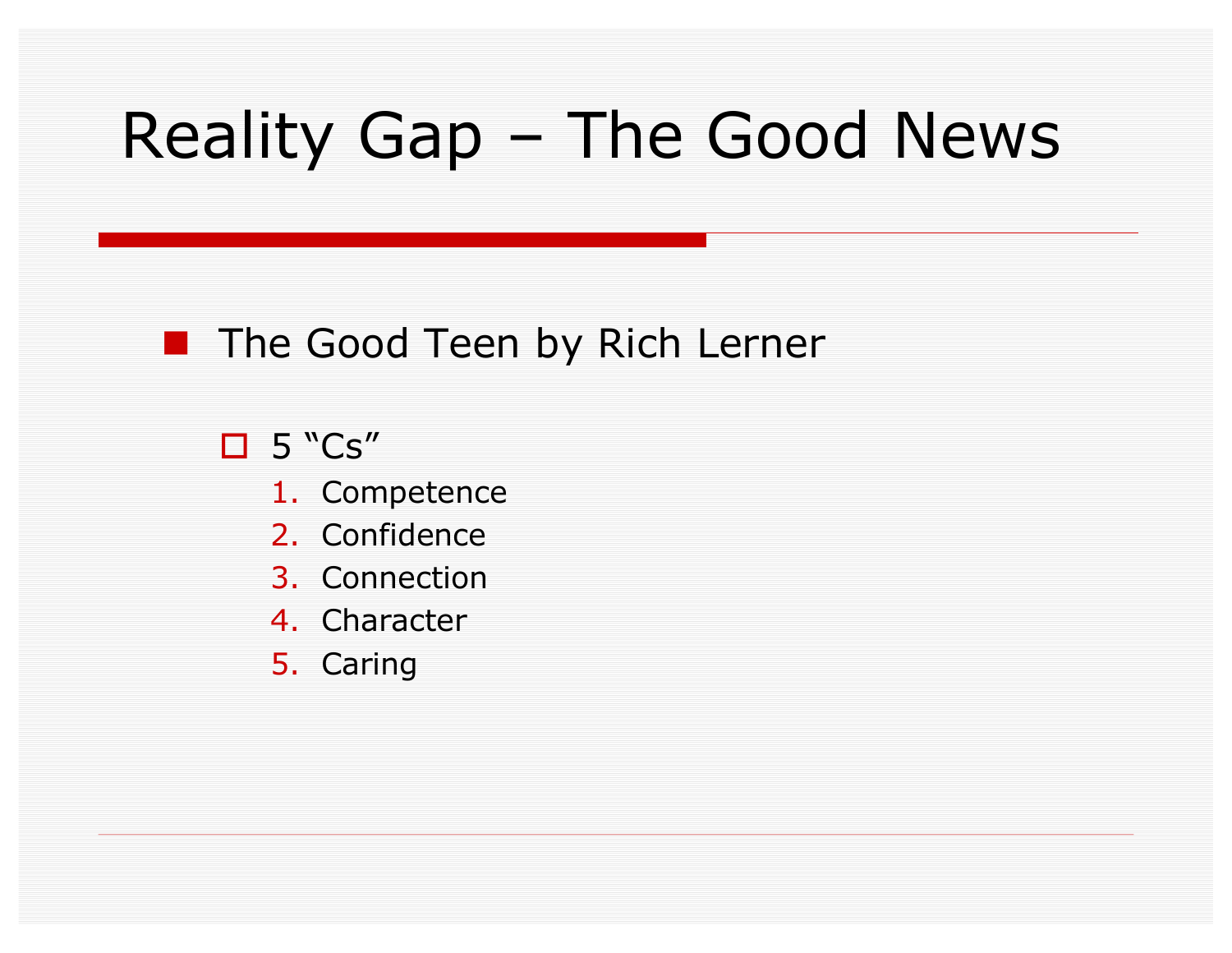

6. Contribution

All require a  $7<sup>th</sup>$  "C" = Courage!

Relationship to resilience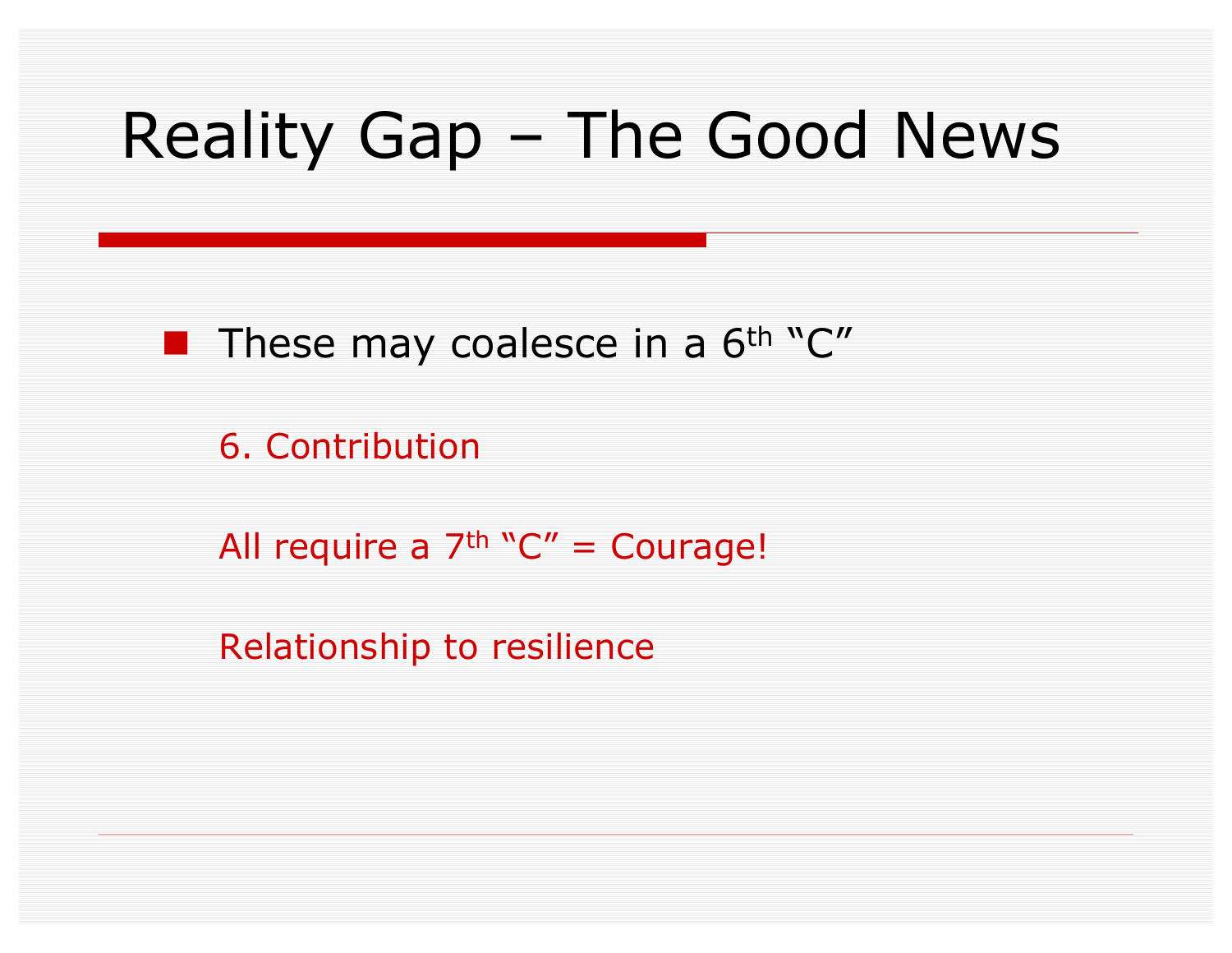

- $\Box$  The majority of teens say they feel happy almost every day and perceive themselves as friendly (77 percent), honest (72 percent) and smart (72 percent)
- $\Box$  Most teens say their relationships with their parents make them feel good about themselves (82 percent), that their parents respect them (68 percent) and that feel close to their parents (60 percent)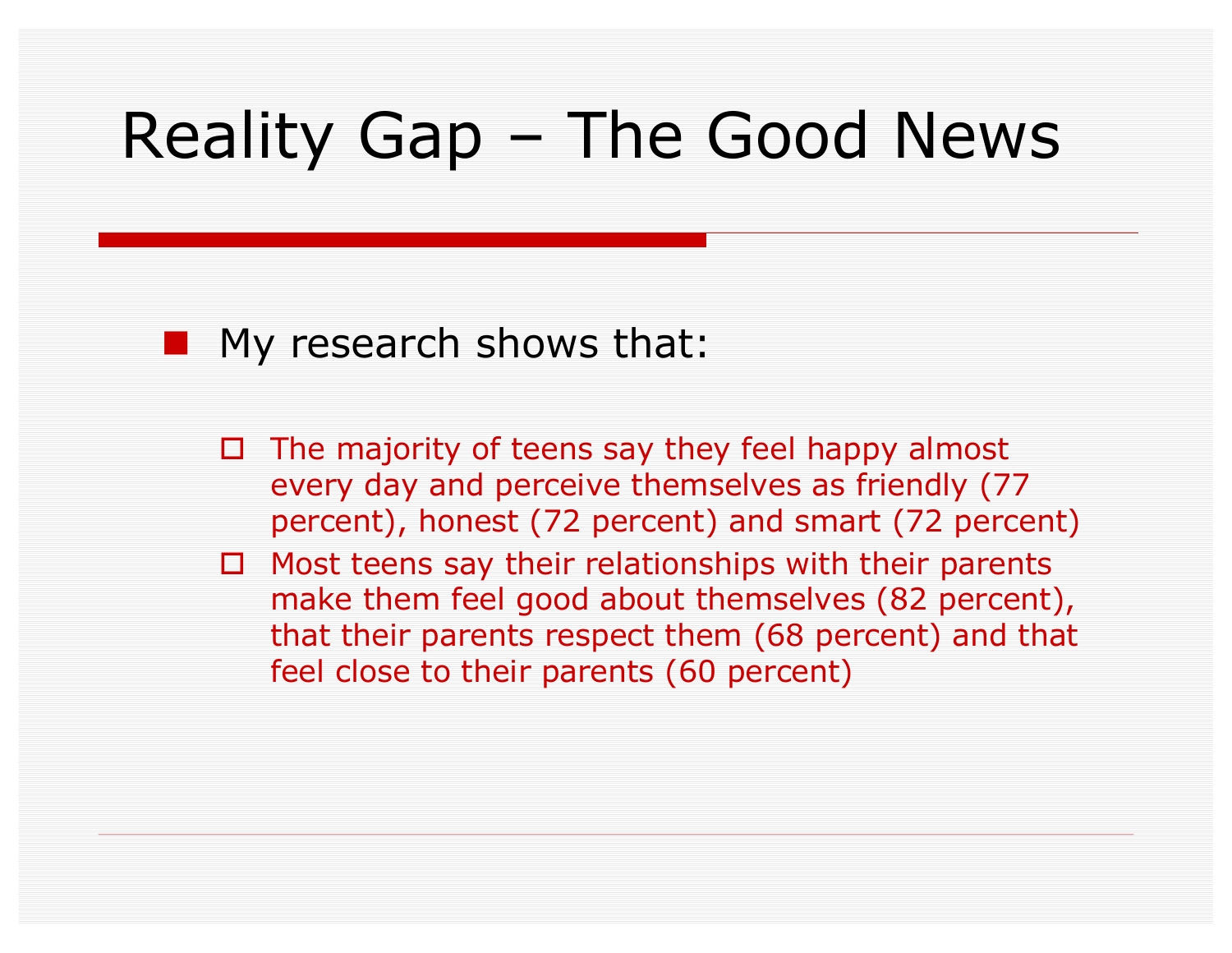**n** Additional research from ORCInternational:

 $\Box$  A significant number of teens say they want to spend *more* time with their parents!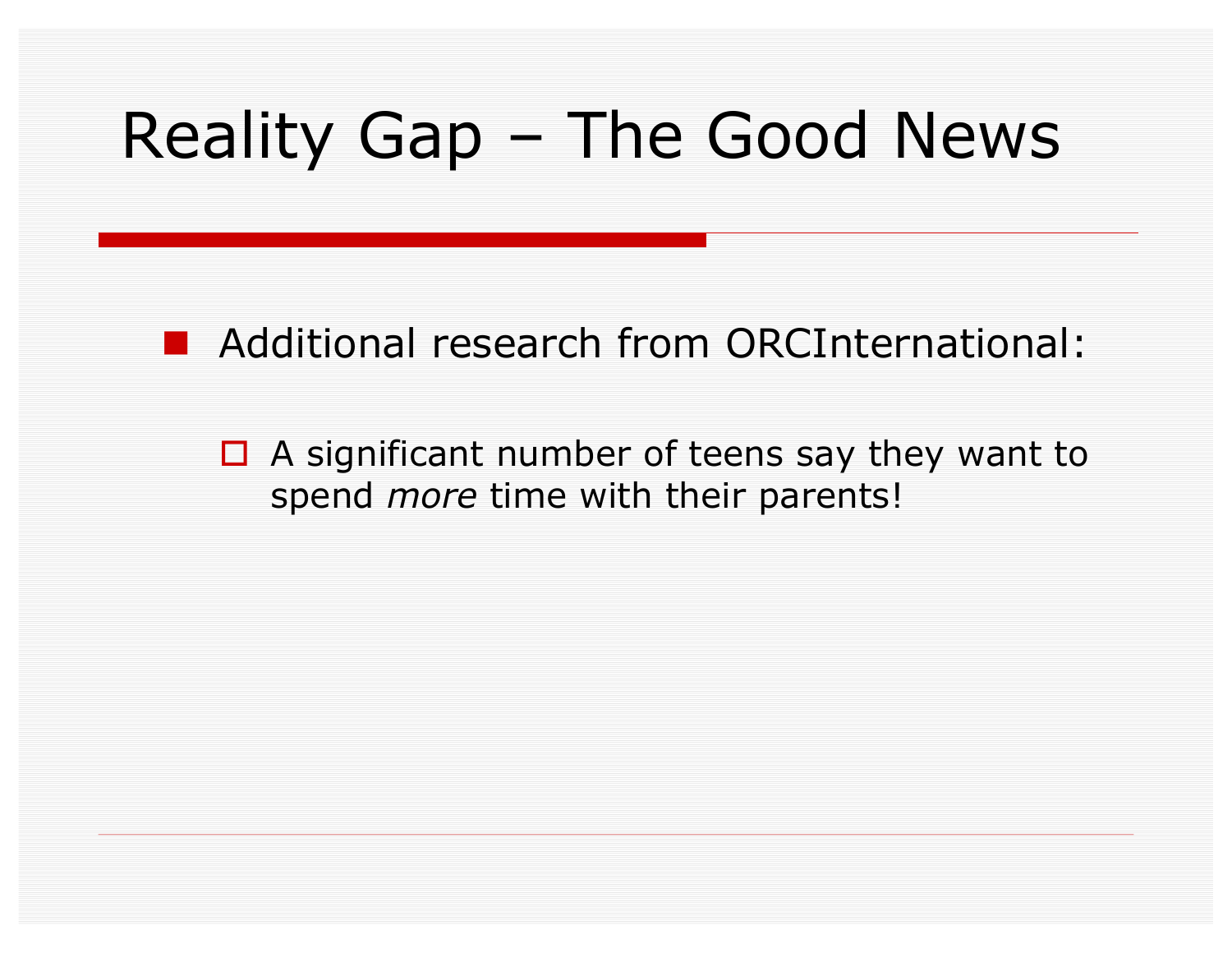### Foundations of Development

- **n** Camp story
- **n** Today's youth
- **n** How you can help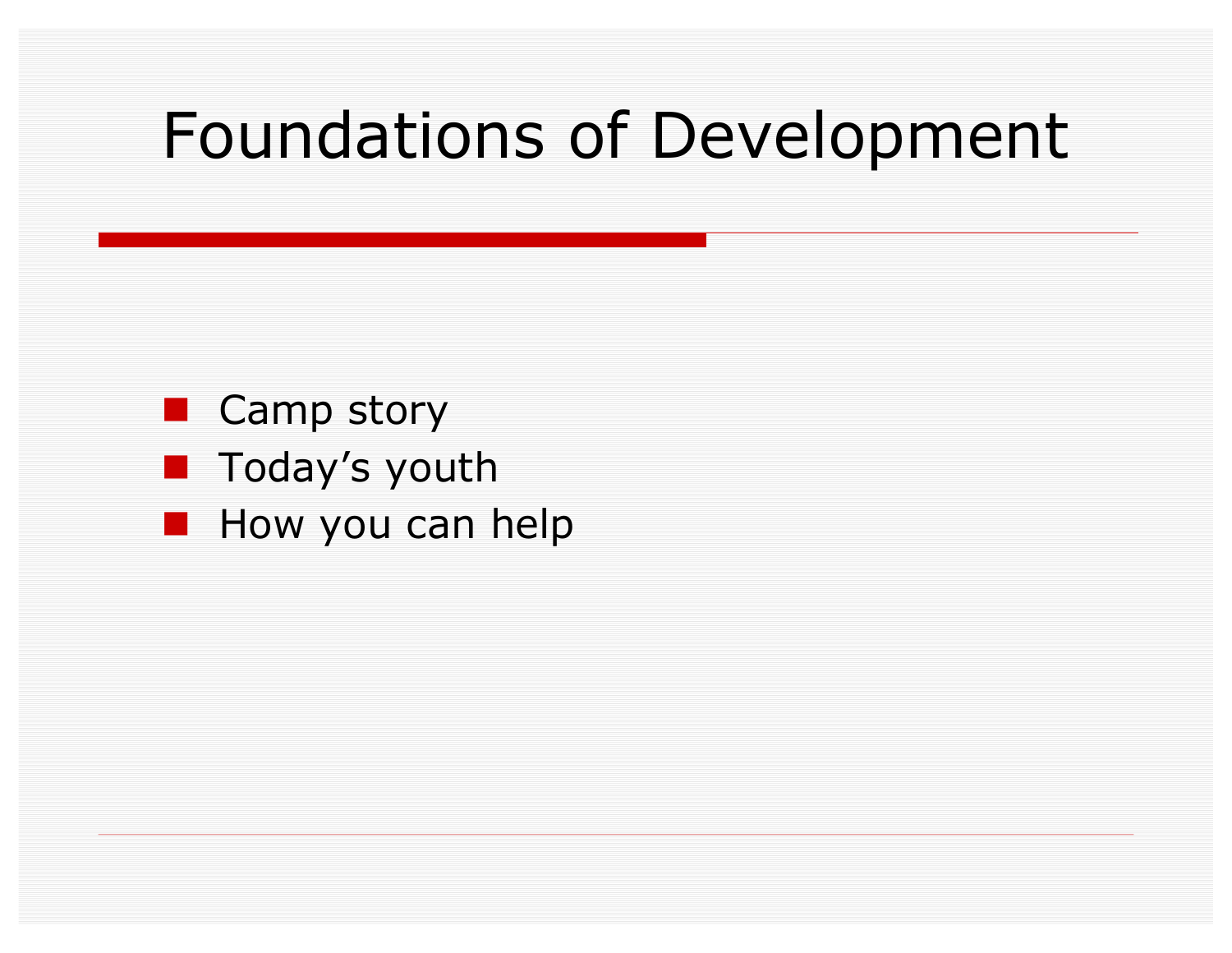# 4 Pillars of Success

- **n** Sense of Self
- **n** Rites of Passage
- **n** Positive Risk-Taking
- **n** Mentoring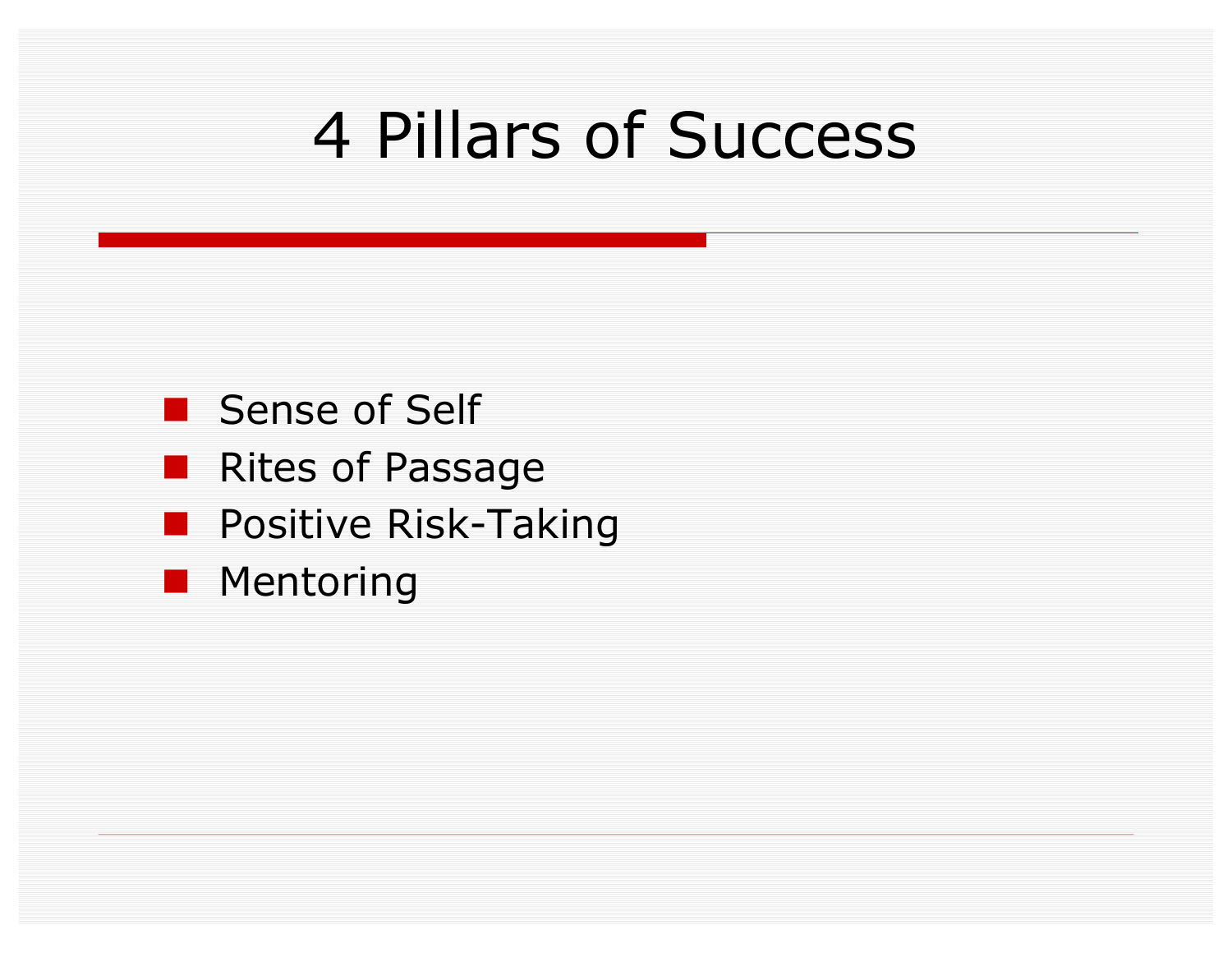#### Sense of Self - What to Do

- $\Box$  Encourage kids to pursue a wide range of interests and a sampling of activities;
- $\Box$  Support them as they adjust to separation from you and learn to solve problems on their own or to seek help from others; and
- $\Box$  Teach and role model appropriate social skills that will aid them in establishing and maintaining friendships within the school and broader community.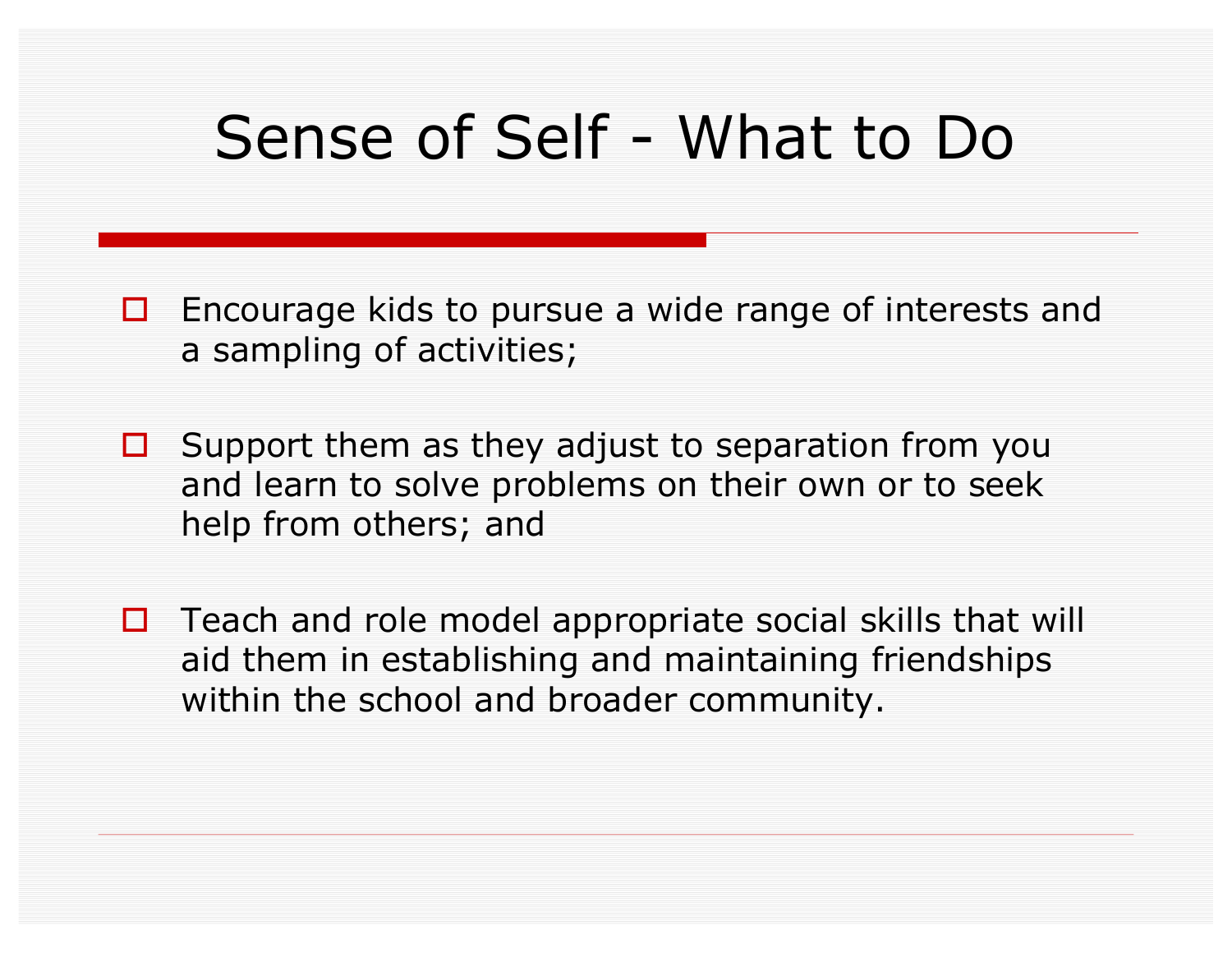### Rites of Passage – What to Do

- $\Box$  Tune into the things that seem important in their boy's lives, such as friends, sports, and awards;
- $\Box$  Ask how they feel about transitions at school and at home;
- $\Box$  Talk about the importance of their own personal milestones (when appropriate); and
- $\Box$  Watch for signs of happiness, joy, stress, anxiety, or depression around recent or impending change.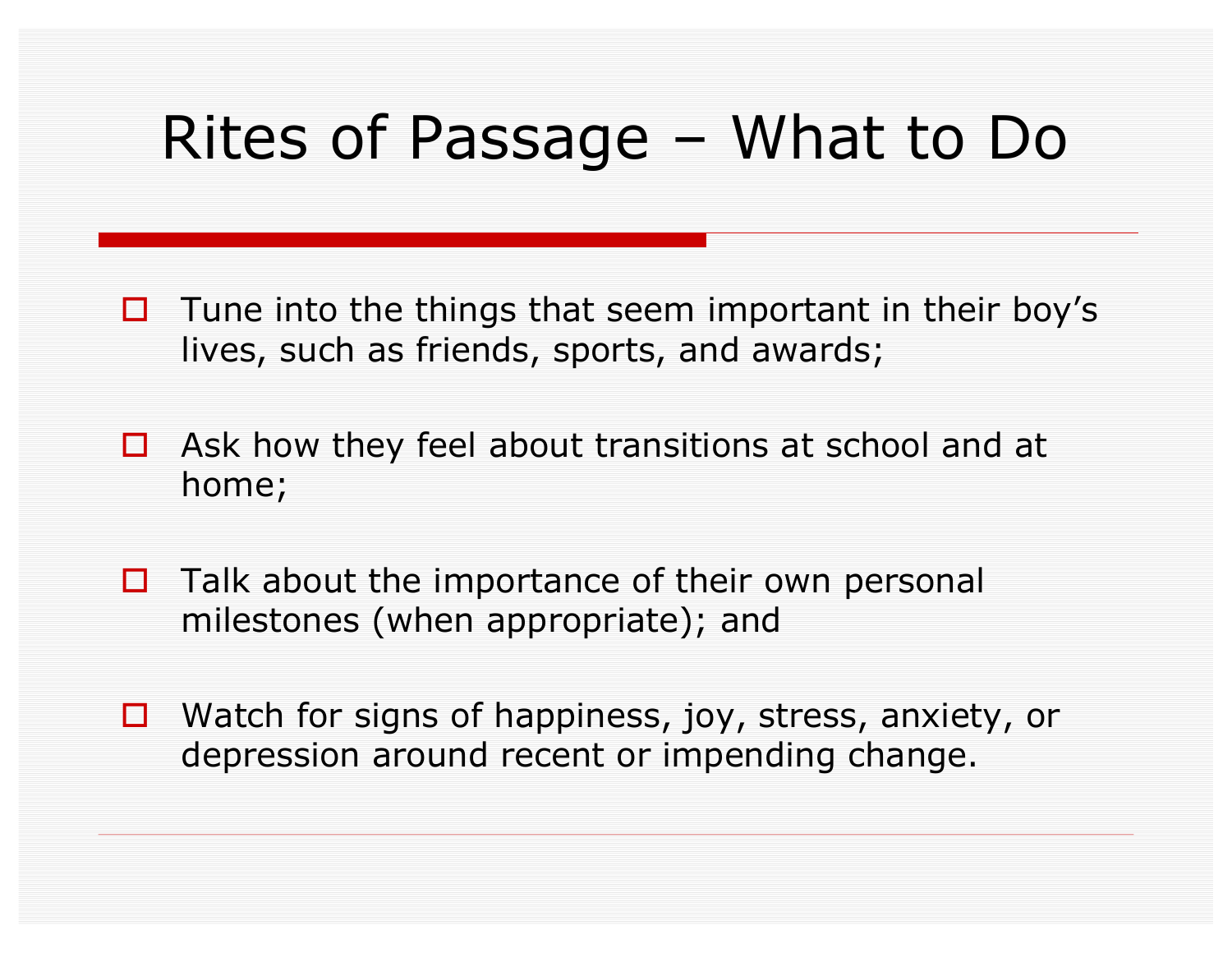#### Positive Risks – What to Do

- $\Box$  Tune into the things that seem important in their boy's lives, such as friends, sports, and awards;
- $\Box$  Ask how they feel about transitions at school and at home;
- $\Box$  Talk about the importance of their own personal milestones (when appropriate); and
- $\Box$  Watch for signs of happiness, joy, stress, anxiety, or depression around recent or impending change.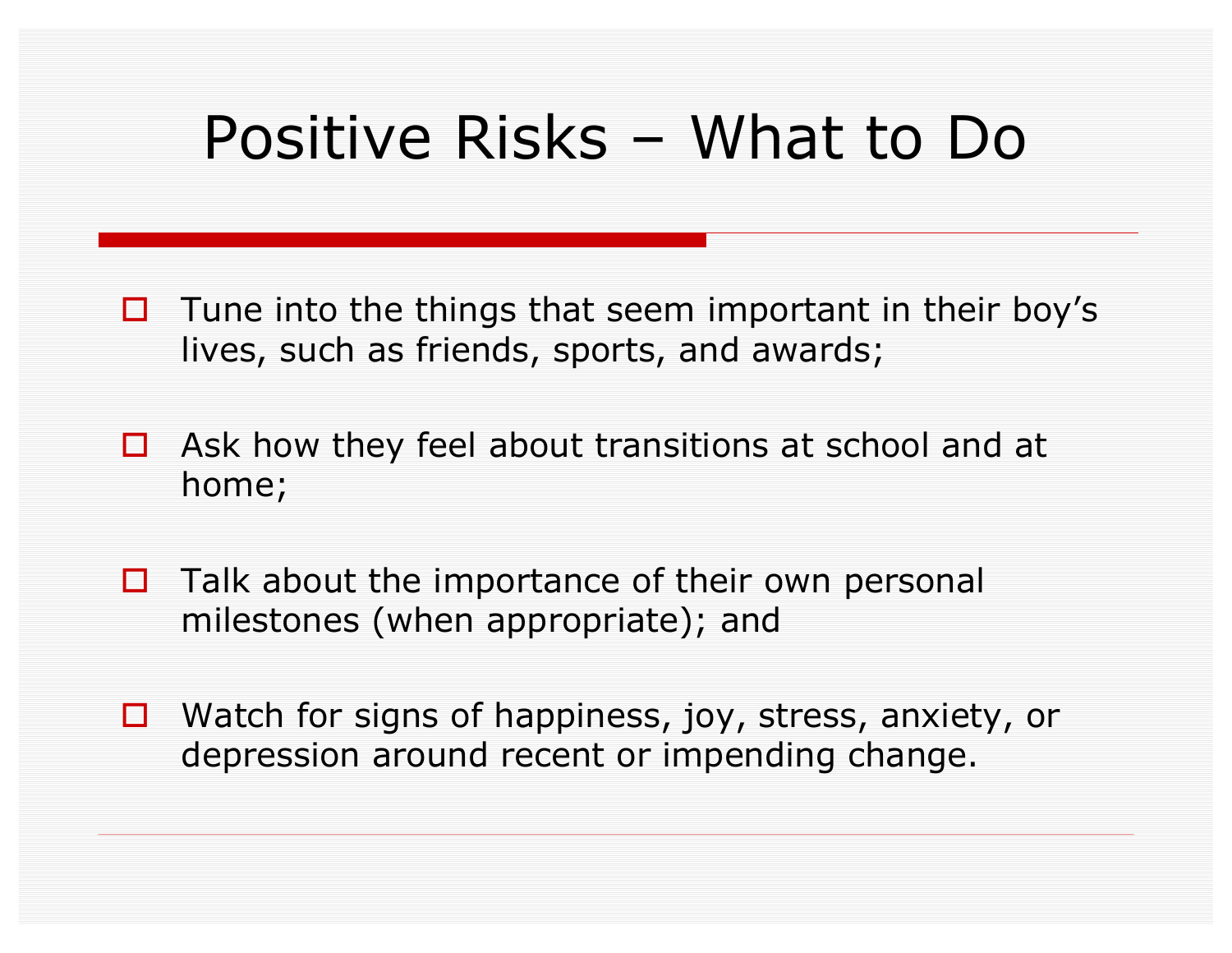#### Mentoring – What to Do

**n** Plain and simple, you can be purposeful about establishing supportive, mentoring relationships with our children. One good way to do that is to point out the efficacy of such relationships in producing positive youth outcomes.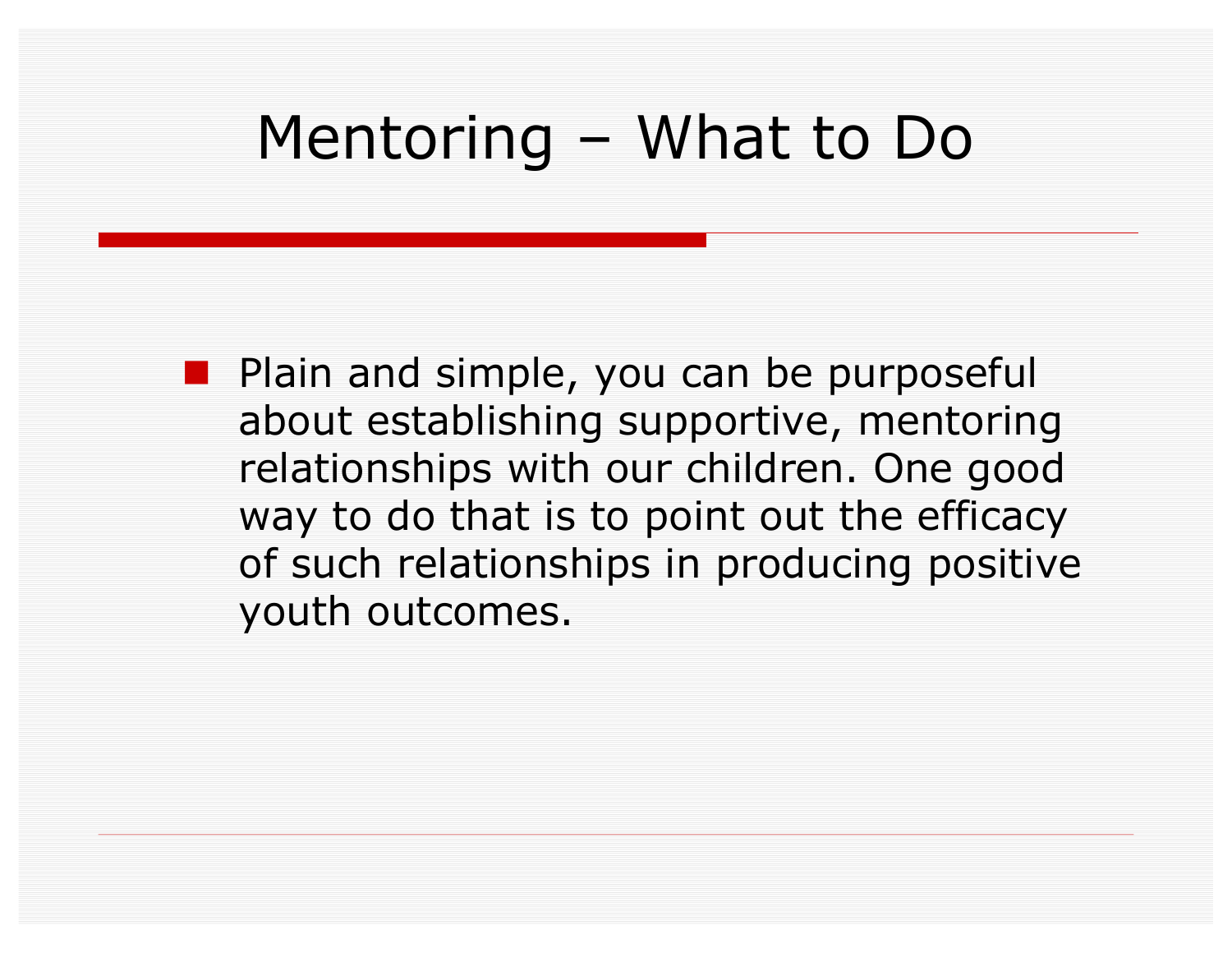#### This I Believe

#### $\blacksquare$  The Power of Presence – Debbie Hall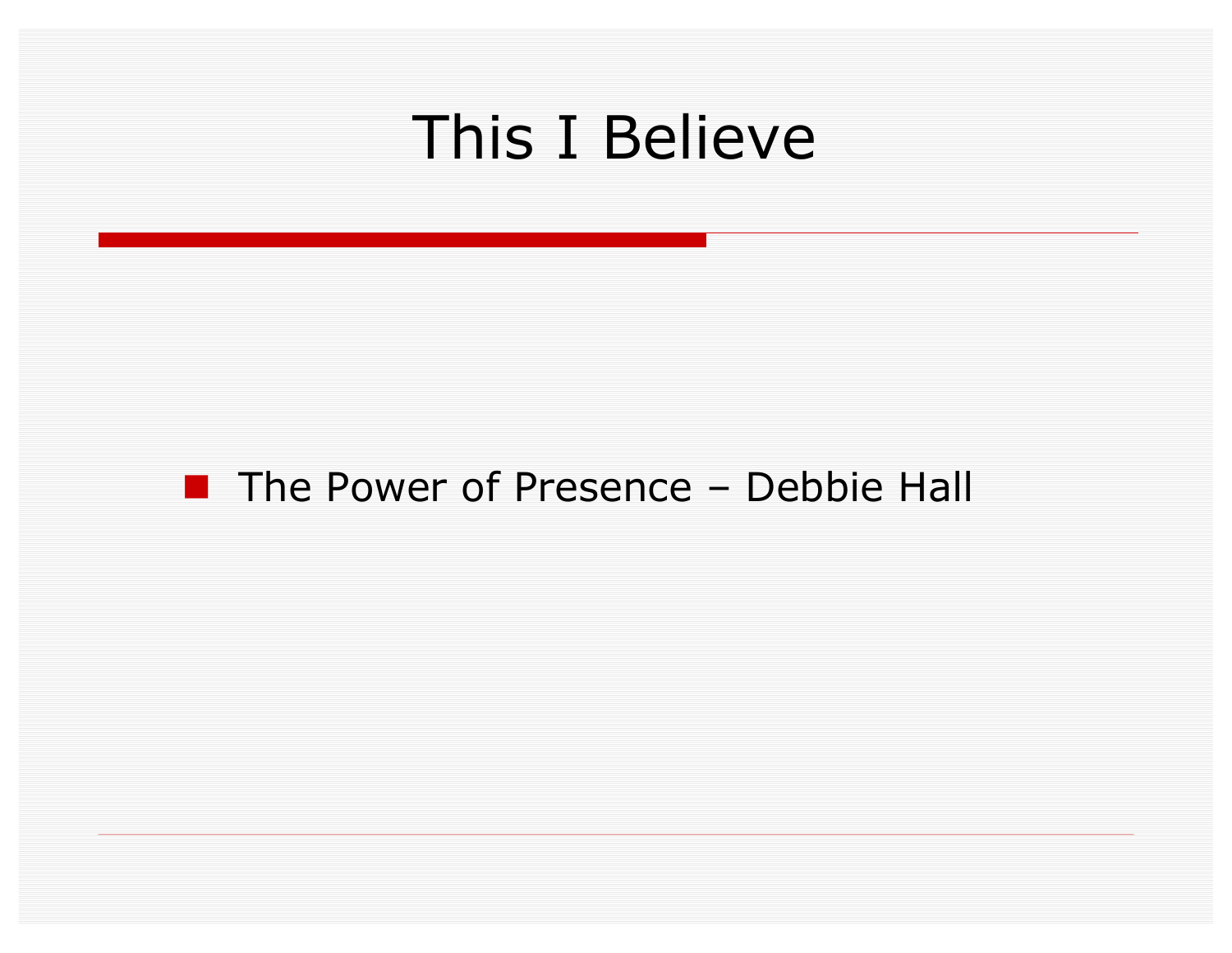### In Conclusion

Stephen's book and blog/website:

*Reality Gap – Alcohol, Drugs and Sex … What Parents Don't Know and Teens Aren't Telling* (Union Square Press/Sterling Publishing)

StephenGrayWallace.com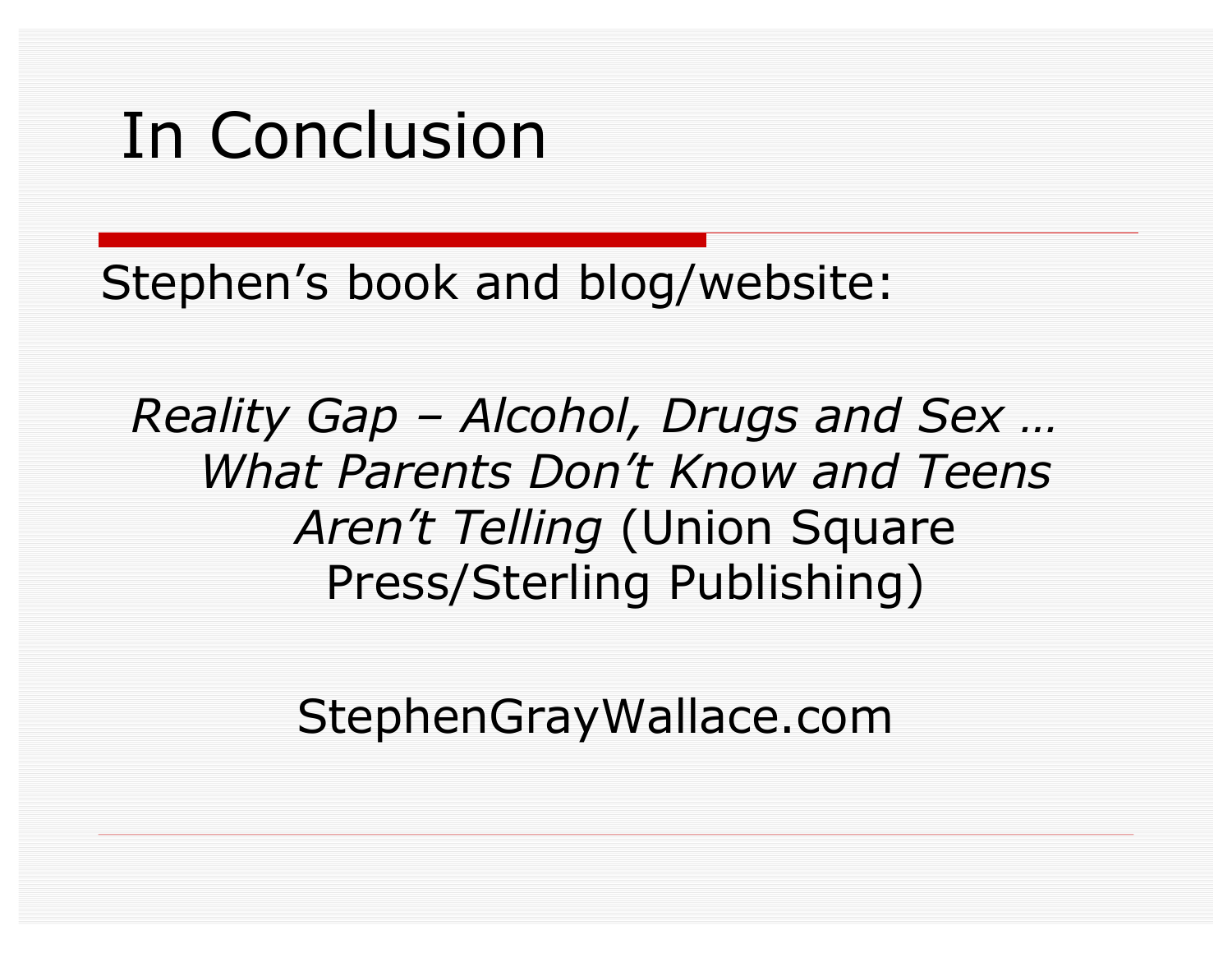

#### Scott Poland Stephen Gray Wallace